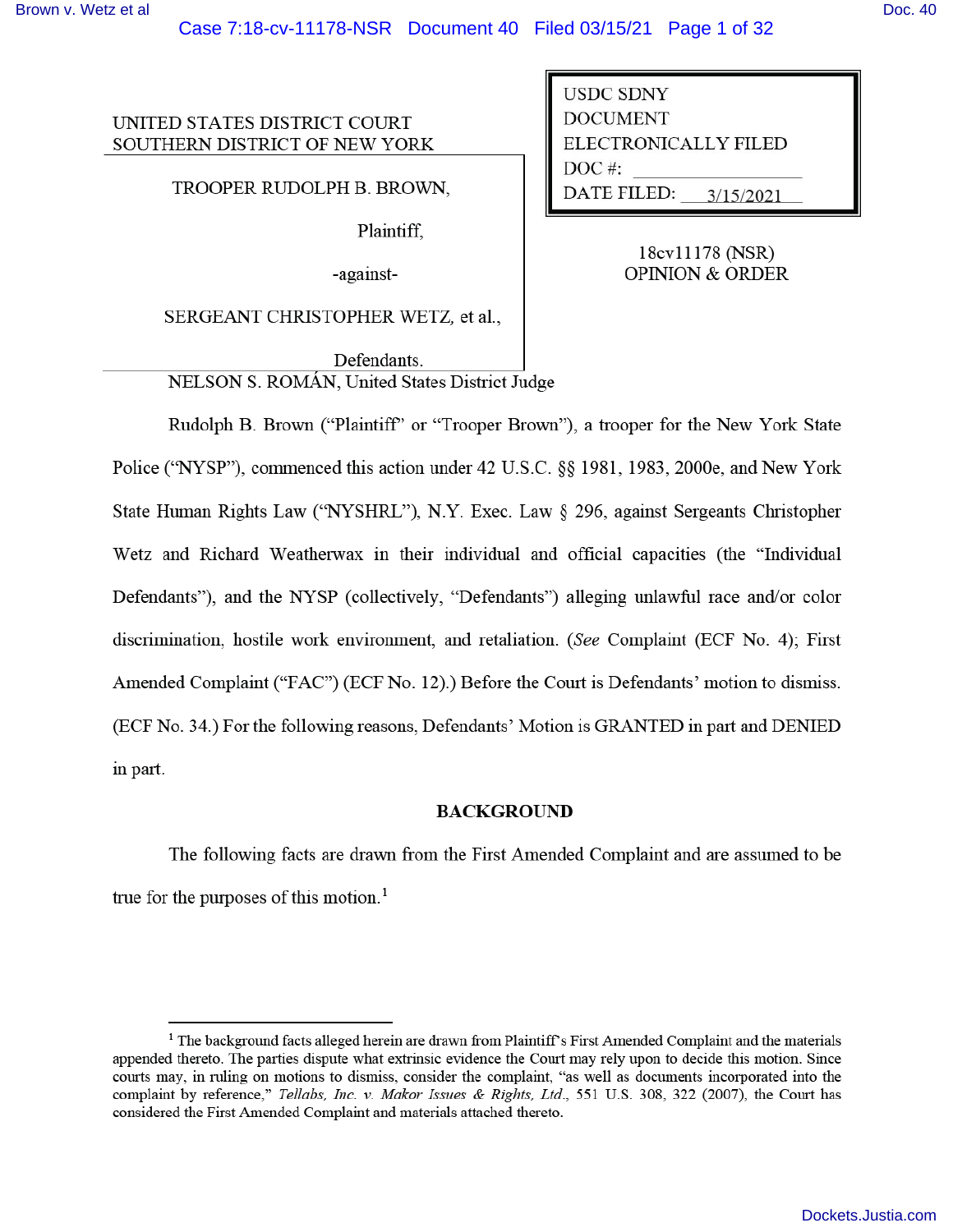#### L. **Plaintiff's Allegations**

# *A. Early Employment by NYSP and Pre-2015 BCI Applications*

Trooper Brown, an African American man, has worked for the NYSP since 1992. (FAC ¶ 16.) In or about September 2013, Trooper Brown requested an appointment to the Bureau of Criminal Investigation ("BCI"). (*Id.* at ¶ 19.) When Trooper Brown subsequently inquired about the status of this application, he was advised that the Captain had not submitted the application to BCI. (*Id.* at 20.) In or about June 2014, the Captain asked Trooper Brown to submit a new application to BCI, which he did. (*Id.*) Trooper Brown had an interview with BCI, which Plaintiff alleges was a "sham." (*Id.* at ¶ 21.) Following this interview, Plaintiff met with the Captain who told Plaintiff that he did not do well on his interview and that the Captain would not authorize a BCI appointment. (*Id.* at ¶ 22.) Plaintiff alleges that, among other things, he "requested that he be assigned to the Traffic Incident Management (["]TIM["]) Unit in Poughkeepsie . . . if BCI was not an option." (*Id.*) In or about August 2014, Trooper Brown was transferred to the TIM Unit as requested. (*Id.* at ¶ 23.)

# *B. Allegations Regarding Sergeant Wetz (July 2015 to July 2016)*

Beginning in July 2015, Plaintiff was supervised by Sergeant Wetz. (*Id.*) Plaintiff alleges that Sergeant Wetz "fostered an environment of disparate treatment against [Plaintiff] based on his race." (*Id.*)

On or about November 3, 2015, Sergeant Wetz gave Trooper Brown his mid-year review and Plaintiff alleges that "Sergeant Wetz's oral review was remarkably critical." (FAC at ¶ 26.) On the mid-year form, Plaintiff wrote that he does not "believe it's worth while [sic] to pursue professional goals in an environment that does not allow advancement for myself or peers like me." ("2015 Mid-Year Review" (ECF No. 12-4).) During a meeting the next day with Sergeant Wetz, a Captain, and another Sergeant, the Captain asked Plaintiff if he wanted to file an EEO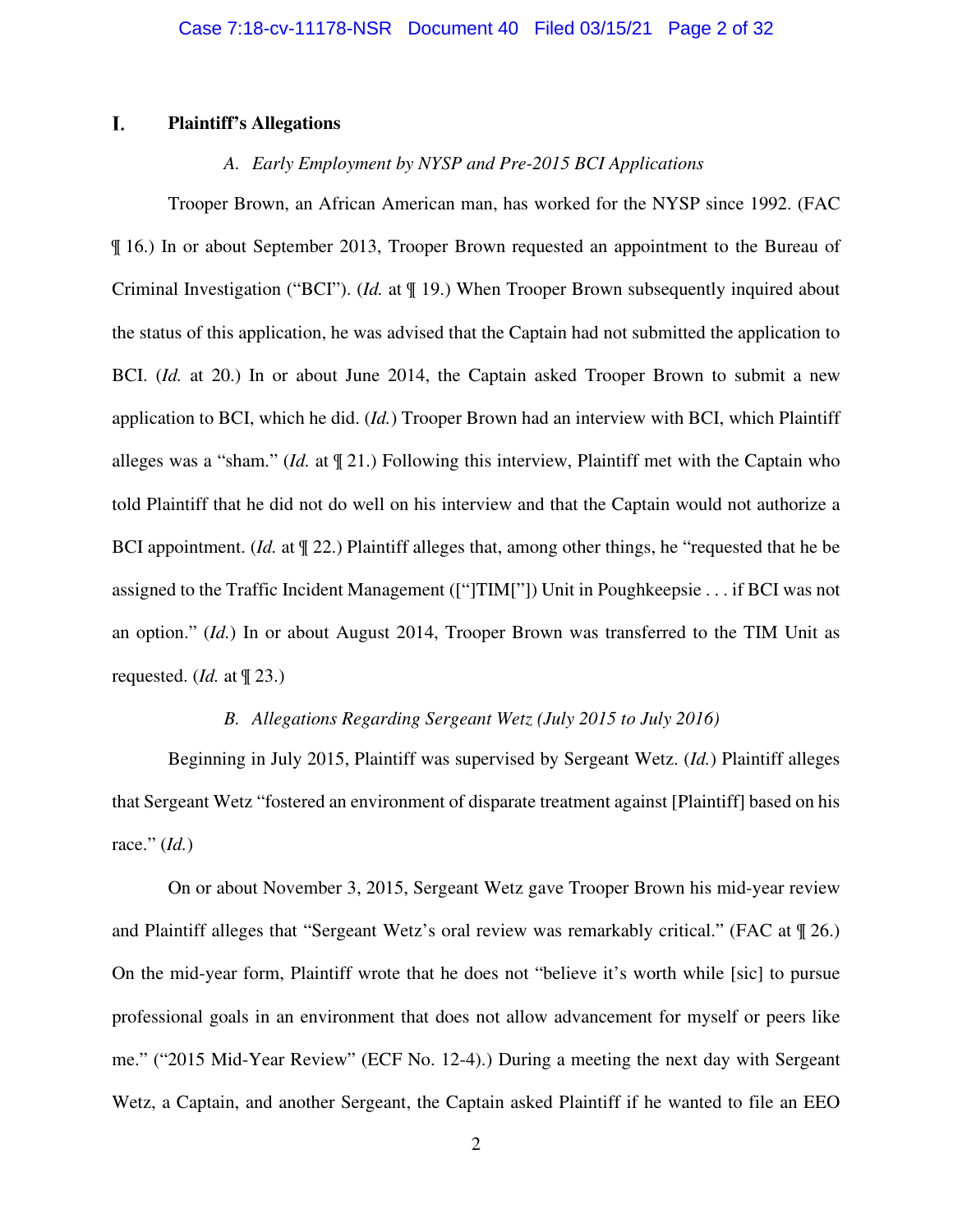#### Case 7:18-cv-11178-NSR Document 40 Filed 03/15/21 Page 3 of 32

Complaint, which Trooper Brown declined "for fear that [he] would be retaliated against for making such a complaint." (FAC at  $\P$  27.) The Captain then told Plaintiff that—based at least on the ticketing database, which only showed five summonses for the 22 tickets Plaintiff had reported for October 2015, Plaintiff's failure to sign the blotter on several occasions, and his failure to answer certain emails—Plaintiff had performance deficiencies and required administrative supervision by Sergeant Wetz. (*Id.* at ¶ 28.) Plaintiff alleges that he was not allowed to respond to these alleged deficiencies, and informed that Sergeant Wetz would conduct additional supervision with bi-weekly review by the Captain. (*Id.* at  $\P$  29.) Plaintiff was also informed that he "could no longer park his vehicle at the NYSP barracks at Wappingers Falls (15 miles from his residence). Instead, he now needed to sign the blotter at the NYSP headquarters in Poughkeepsie (44 miles away) as well as park his patrol car at that location." (*Id*.)

Plaintiff alleges that the note Sergeant Wetz made on Plaintiff's 2015 mid-year review after the meeting—that "Trooper Brown clarified that [the aforementioned statement] was a general statement/opinion, not towards any specific individual or event, nor during his time in the unit" was self-serving and untrue. (*Id.* at ¶ 30.) Plaintiff further alleges that another trooper told Plaintiff that when he asked Sergeant Wetz why Plaintiff was parking and reporting to duty in Poughkeepsie, Sergeant Wetz laughed and said "You will have to ask [Plaintiff]." (*Id.* at ¶ 31.)

Plaintiff further alleges that the disciplinary charges Sergeant Wetz filed against Plaintiff regarding Plaintiff's November 5, 2015 courtesy transport of his goddaughter from Yorktown (where Plaintiff had a court appearance) to her home in Newburgh was retaliatory because Sergeant Wetz had recently picked up his daughter in his patrol car and brought her to a funeral. (*Id.* at ¶¶ 32-33.) However, when Plaintiff complained to the First Sergeant, the First Sergeant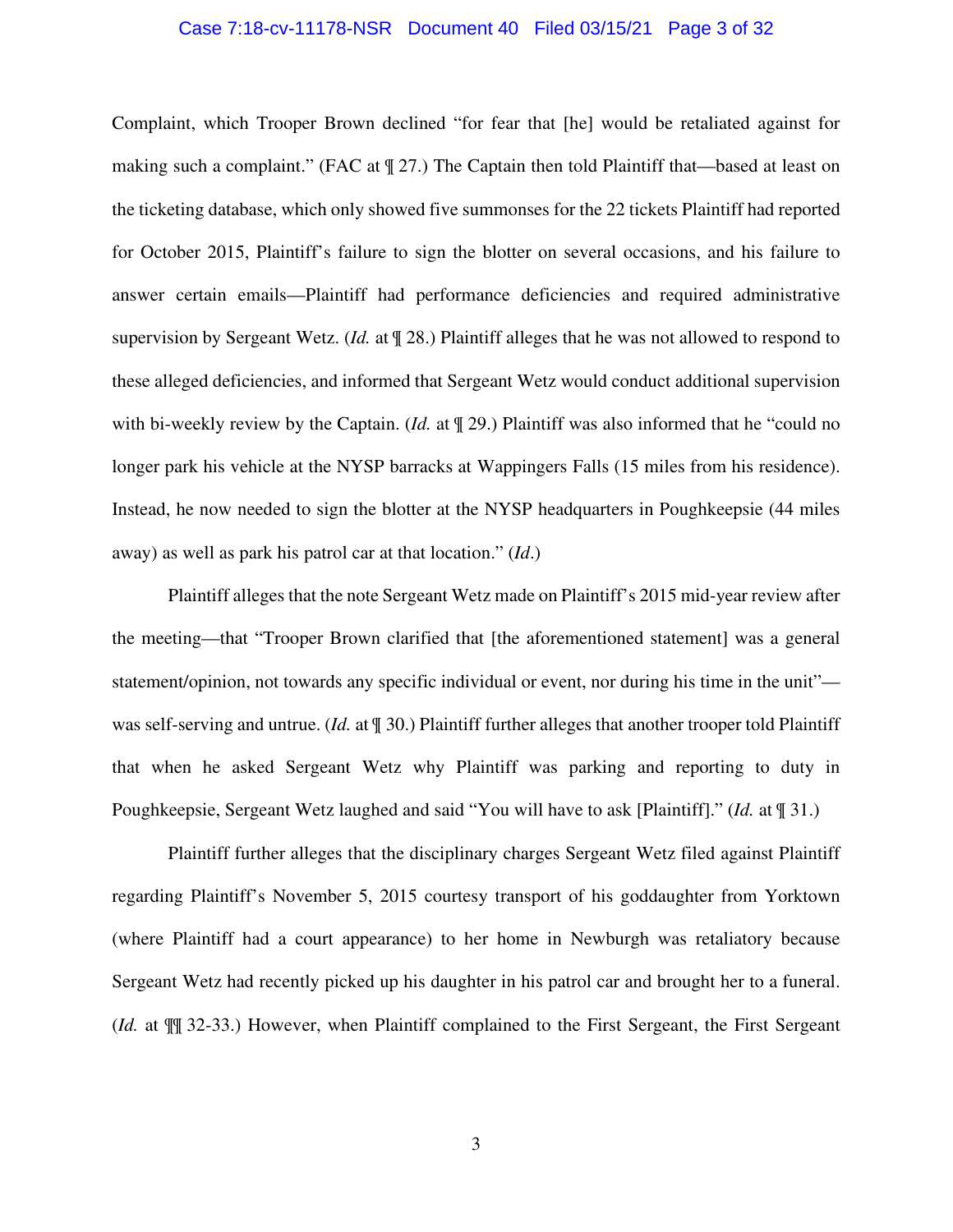#### Case 7:18-cv-11178-NSR Document 40 Filed 03/15/21 Page 4 of 32

responded that he had given Sergeant Wetz permission to pick up his daughter in his patrol car. (*Id.* at ¶ 33.)

Plaintiff further alleges that on or about November 19, 2015, Sergeant Wetz yelled at Plaintiff in front of other staff when Plaintiff was in the garage at the Poughkeepsie headquarters. (*Id.* at ¶¶ 34-35.) Approximately the next day, Trooper Brown complained to the First Sergeant about Sergeant Wetz's conduct, including that Sergeant Wetz "continued to yell at him unjustifiably and demean him both in front of co-workers and civilian, and that he was creating a hostile work environment for Trooper Brown." (*Id.* at ¶ 36.) Later that day, Plaintiff was directed to report to headquarters to provide a statement about the November 5, 2015 courtesy transport of his goddaughter. (*Id*.)

On or about December 1, 2015, Plaintiff was discussing the weather with a Caucasian trooper in the TIM Office, when Sergeant Wetz remarked—within Plaintiff's earshot—"the only beans I don't like are black beans, I like every other bean." (*Id.* at ¶ 37) At which time, the other trooper said "Hey Sarge, that's kind of racist." (*Id.*) Trooper Brown alleges that he was offended by Sergeant Wetz's comment but did not say anything. (*Id.*)

On or about December 20, 2015, Trooper Brown filed an EEO complaint alleging race discrimination and retaliation between November 3, 2015 and December 20, 2015. (FAC at ¶ 38; "December EEO Complaint" (ECF No. 12-5).) Specifically, Plaintiff's complaint states that since the statement in his mid-year performance review that he did not "believe its' worth while [sic] to pursue professional goals in an environment that does not allow advancement for myself or peers like me," by which he "mean<sup>[t]</sup> . . . race/ black people on this job," Sergeant Wetz and the Captain treated him unfairly including by making him park at and report to Poughkeepsie instead of a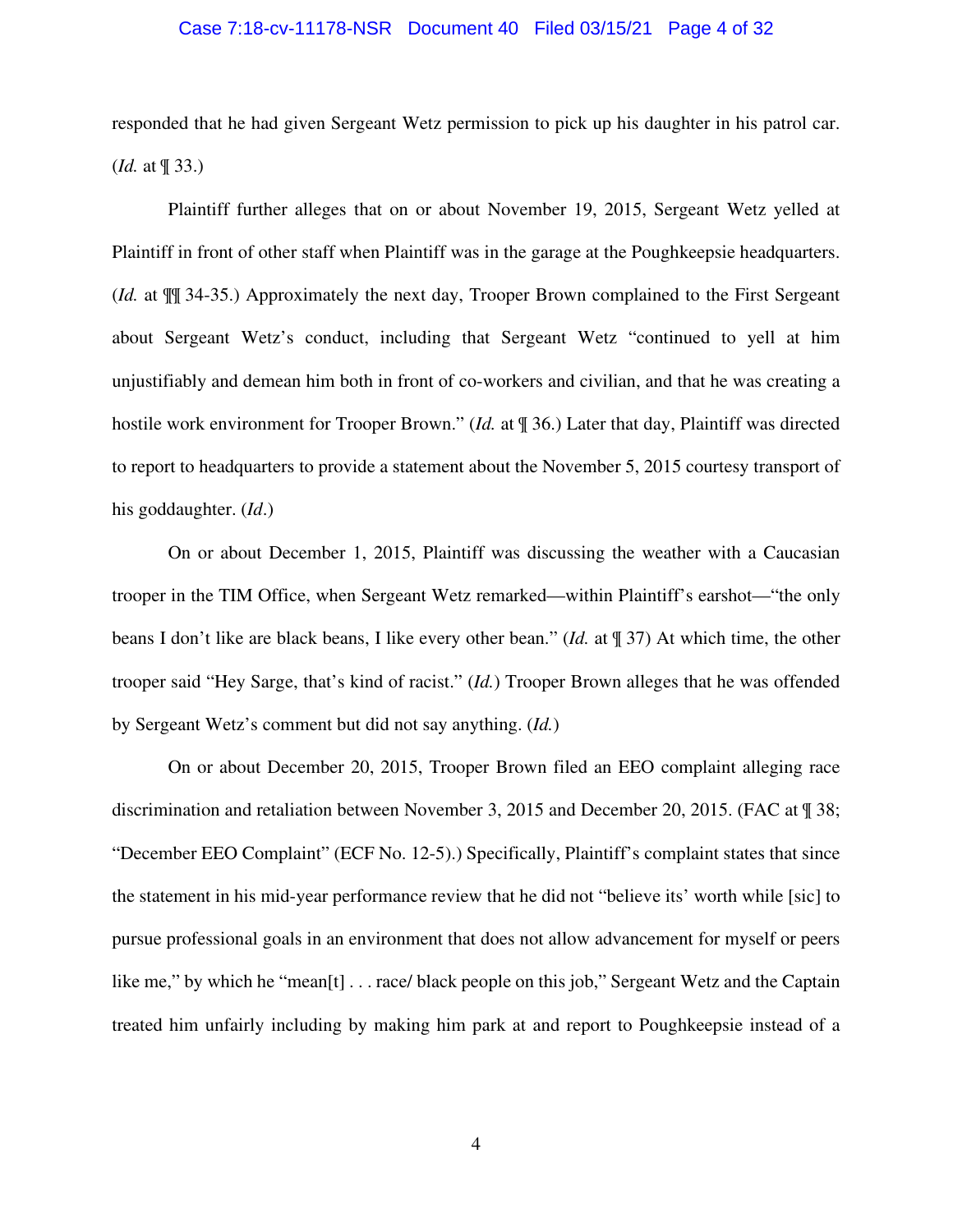#### Case 7:18-cv-11178-NSR Document 40 Filed 03/15/21 Page 5 of 32

closer facility, by disciplining him for providing his goddaughter a courtesy transport, and by yelling at him and talking down to him. (*Id.*)

On December 21, 2015, Trooper Brown wrote to the First Sergeant noting that despite the Captain's previous directive that Sergeant Wetz would be evaluating his administrative duties biweekly to evaluate his return to Wappingers Falls barracks, Plaintiff had not received any feedback regarding his performance. (*Id.* at ¶ 39.) By email dated December 22, 2015—which Plaintiff alleges was "self-serving"—Sergeant Wetz stated that he had been providing daily feedback to Trooper Brown and did not address when or whether Plaintiff would be permitted to park at and report to the Wappingers Falls barracks again. (*Id*. at ¶ 40.)

Plaintiff further alleges that when Sergeant Wetz solicited vacation dates on or about January 20, 2016, a process typically based on seniority, Trooper Brown, who was third in line by seniority, was required to re-pick dates when another trooper requested the same vacation date. (*Id.* at ¶ 41.) Even though Sergeant Wetz told Plaintiff he could pick a different date, Plaintiff decided to bank the vacation rather than pick a different date because choosing a different date would case a "significant disruption in the vacation schedule for the unit." (*Id.*) Sergeant Wetz directed Plaintiff to write an email confirming his desire to bank his vacation days, which Plaintiff did, and had to re-do after Sergeant Wetz claimed that Plaintiff's description of the vacation scheduling incident was inaccurate. (*Id.* at ¶ 42.) After Sergeant Wetz yelled at Plaintiff in front of junior troopers, Plaintiff again re-wrote his email and left the barracks visibly upset. (*Id.*)

On or about February 8, 2016, Trooper Brown was suspended without pay for four days and censured based on his November 5, 2015 courtesy transport of his goddaughter. (*Id.* at ¶ 43.)

On February 17, 2016, Sergeant Wetz gave Trooper Brown his 2015 annual performance review during which Sergeant Wetz criticized Trooper Brown for his traffic enforcement efforts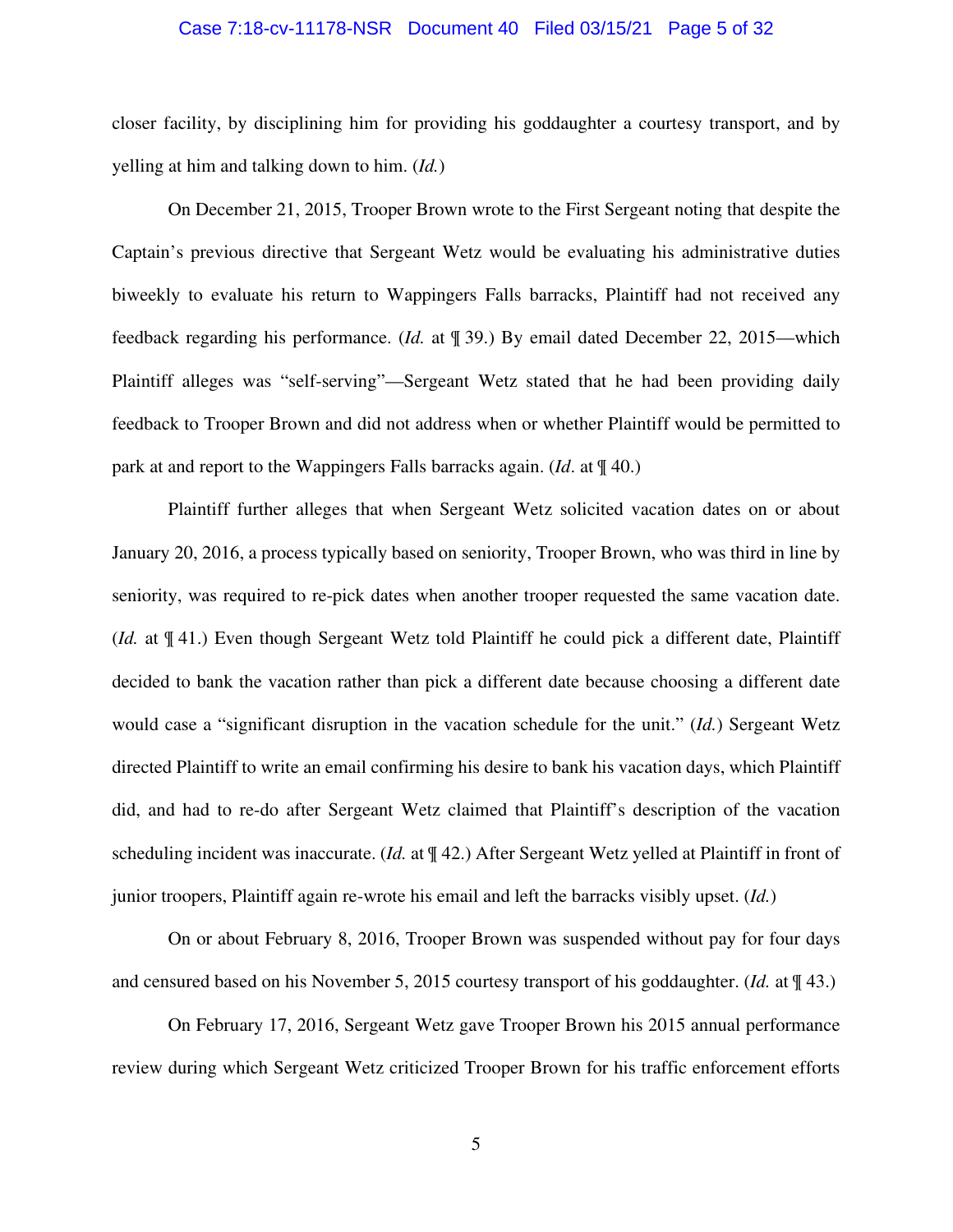#### Case 7:18-cv-11178-NSR Document 40 Filed 03/15/21 Page 6 of 32

despite the fact that Plaintiff led the unit in distracted driver enforcement and was meeting expectations in his review. (*Id.* at ¶ 44.) On or about March 5, 2016, Sergeant Wetz wrote to Trooper Brown that Trooper Brown was not in line with his peers in issuing tickets in February 2016. (*Id.* at ¶ 45.) Plaintiff alleges that a Caucasian trooper whose prior monthly ticket issuance was also down, was merely told that it was an anomaly. (*Id.*)

On March 23, 2016, Sergeant Wetz yelled at Trooper Brown for accruing overtime during a court appearance, even going so far as to confirm with the presiding justice in Yorktown town court whether the delay in the case requiring Plaintiff's additional time was necessary. (*Id.* at ¶ 46.) Plaintiff alleges that he had never received any prior complaints about his overtime. (*Id.*)

Plaintiff further alleges that on April 6, 2016, during an assignment on a work zone, Sergeant Wetz required Trooper Brown to remain on the work zone without sufficient time to return to headquarters, and therefore Plaintiff had to use an hour and a half of his flex time, while on the same day and in the same vicinity, two Caucasian troopers were told to leave their assigned work sites early so they could return to headquarters without using their flex time. (*Id.* at  $\P$  47.)

On April 8, 2016, Sergeant Wetz issued the spring firearms schedule, according to which Trooper Brown was scheduled on Monday with junior officers, which Plaintiff alleges "deviat[ed] from the customary firearms schedule based on seniority" under which the other "senior officers in the unit were assigned to the range on Fridays." (*Id.* at ¶ 48.) When Plaintiff questioned this change, Sergeant Wetz simply responded that was schedule. (*Id.*)

On or about April 13, 2016, Sergeant Wetz criticized Trooper Brown for not having issued sufficient tickets in March 2016. (*Id.* at ¶ 49.) Plaintiff alleges that he had written eleven tickets in four days on patrol because he was required to do thirty-two truck inspections that month. (*Id.*)

6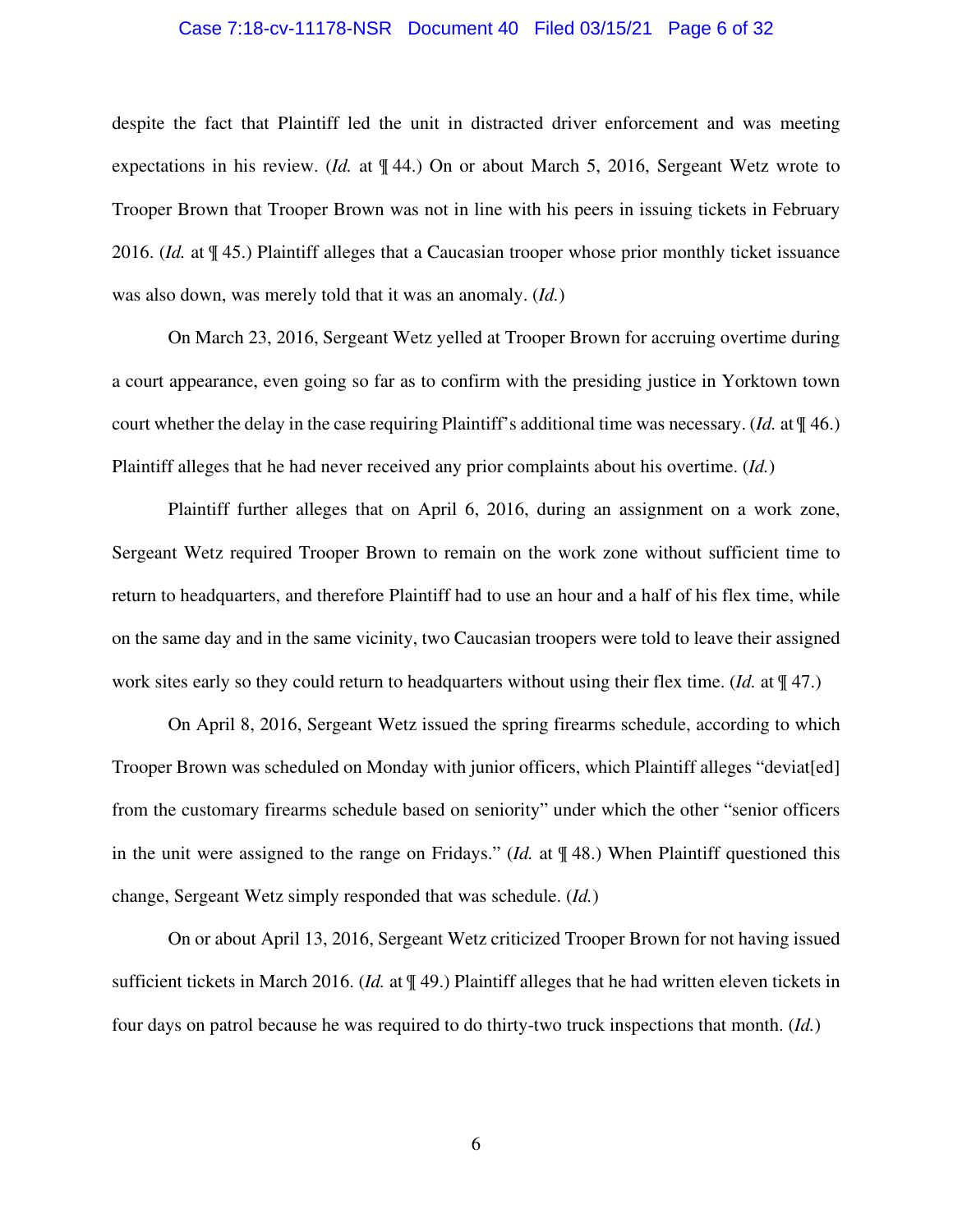#### Case 7:18-cv-11178-NSR Document 40 Filed 03/15/21 Page 7 of 32

On April 14, 2016, Trooper Brown was interviewed at the Internal Affairs Southern Regional Office concerning his December 2015 EEO Complaint. (*Id.* at ¶ 50; *see* ECF No. 12-6.) The Investigation did not result in any corrective action. (FAC at  $\parallel$  50.)

On April 19, 2016, Sergeant Wetz again complained to Trooper Brown about his overtime numbers. (*Id.* at ¶ 51.) On June 17, 2016, Sergeant Wetz required Trooper Brown to write a memorandum to the Major for oversleeping—the only time Plaintiff had overslept in twenty-three years on the job. (*Id.* at ¶ 52.)

In or about July 2016, Sergeant Kara replaced Sergeant Wetz as Plaintiff's supervisor and "in stark contrast to Sergeant Wetz's criticism, noted on Trooper Brown's 2016 mid-year review on August 26, 2016, that Trooper Brown's traffic enforcement activity was on par with other members of the TIM detail." (*Id.* at ¶ 53.)

### *C. Allegations Regarding Sergeant Weatherwax (Beginning Late 2016)*

Plaintiff's First Amended Complaint does not specify when, but it suggests that at some point Plaintiff was permitted to resume reporting to and parking at the Wappingers Falls barracks. In late 2016, Sergeant Richard Weatherwax was a line sergeant at the Wappingers Falls barracks. (*Id.* at ¶ 54.) Sergeant Weatherwax became the Station Commander in 2017. (*Id.*) Plaintiff alleges that that under Sergeant Weatherwax "the disparate treatment towards Trooper Brown continued." (*Id.*)

Plaintiff took disability leave from late 2017 through March 6, 2018. (*Id.* at ¶¶ 54-55.) Plaintiff alleges that while he was on leave, his locker was moved to the station garage and his mail folder was moved to the back even though the mail is supposed to be organized alphabetically. (*Id.* at ¶ 55.) Upon his return from leave, Plaintiff moved his mail folder to the appropriate alphabetical space but that when he returned from his shifts is was repeatedly re-placed in the back of the line, "signaling that he was less than equal." (*Id.*) Plaintiff further alleges that when he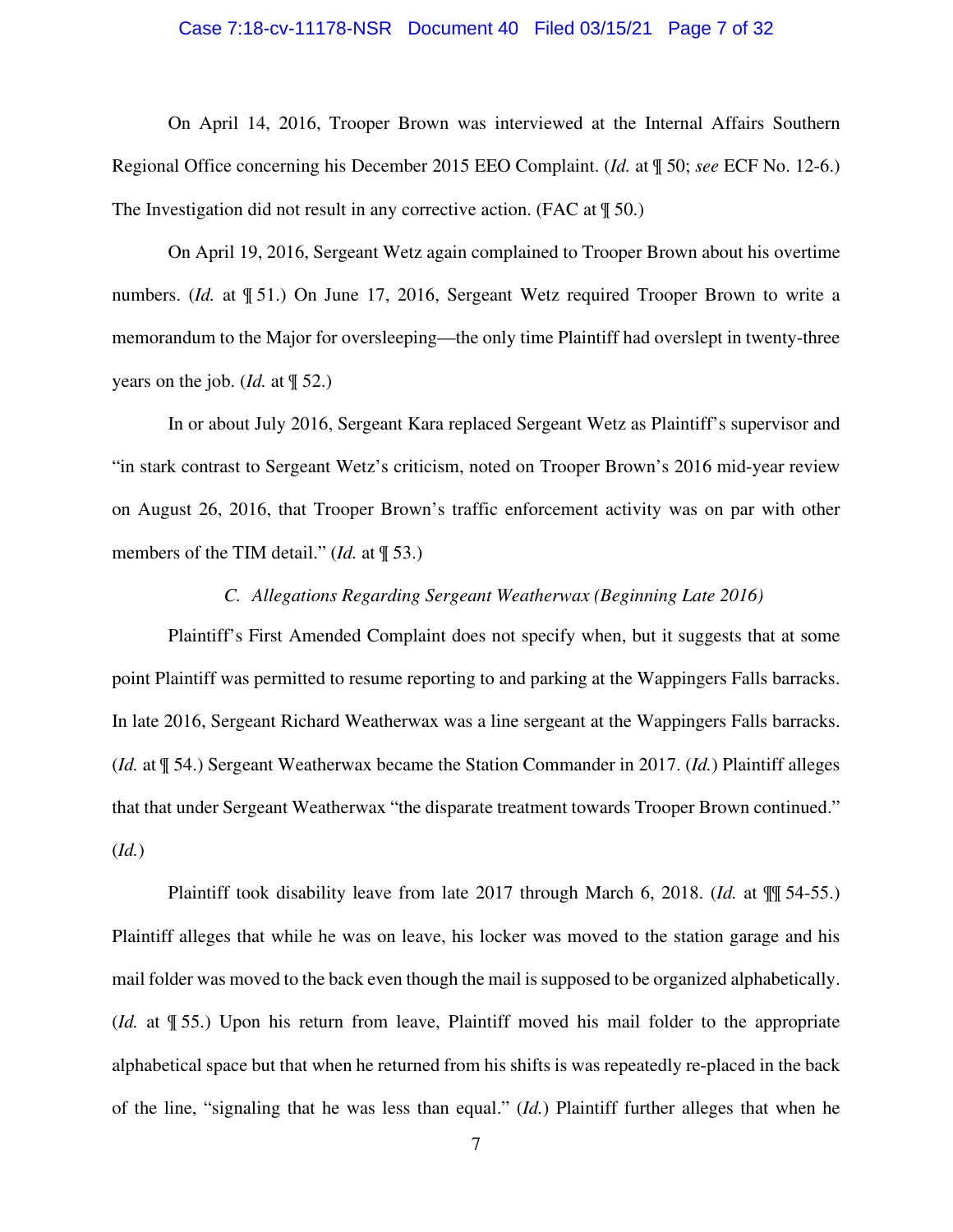#### Case 7:18-cv-11178-NSR Document 40 Filed 03/15/21 Page 8 of 32

returned from leave, the "disparate conduct . . . continued unabated and only worsened" (*id.* at ¶ 56) when, for example his uniforms went missing and then, after Plaintiff had gotten new uniforms from headquarters at Sergeant Kara's direction, the original uniforms "suddenly appeared" (*Id.* at ¶ 55). Plaintiff additionally alleges that when he arrived at work on May 21, 2018, the lug nuts on his patrol vehicle had been intentionally loosened. (*Id.* at ¶ 56.) When Plaintiff raised concerns that the aforementioned treatment was based on his race and posed an obvious safety concern, Sergeant Kara suggested that Plaintiff park at the Fishkill barracks instead of the Wappingers Falls barracks. (*Id.*) Sergeant Kara spoke to the Major about having the surveillance unit look into the issues, but Sergeant Weatherwax "deemed [it] trivial . . . failed to investigate the incident, and instead allowed such conduct to persist." (*Id.*)

On August 22, 2018, Plaintiff's counsel wrote to the NYSP Superintendent requesting that he intervene to end the pattern and practice of racial discrimination and retaliation against Trooper Brown and received no response. (*Id.* at ¶ 59.) A September 26, 2018 letter again requesting that the NYSP take remedial measures was not answered either. (*Id.* at ¶ 60.)

On February 26, 2019, Trooper Brown was given his 2018 annual performance rating of "satisfactory." (*Id.* at ¶ 61; "2018 Performance Review" (ECF No. 12-7).) The review indicates that Plaintiff's professional goal is "[t]o be appointed to BCI." (*Id.*)

#### П. **Procedural History**

Plaintiff filed his EEOC charge on November 28,  $2018.<sup>2</sup>$  (Ex. A to Collins Decl. in Supp. of Mot. to Dismiss ("EEOC Charge") (ECF No. 36-1).) Plaintiff filed this action on November 30,

<sup>2</sup> Plaintiff does not mention the EEOC Charge in or attach it to his First Amended Complaint, but he does attach the EEOC's right to sue letter, which was issued in response to Plaintiff's Charge. (*See* "EEOC Notice" (ECF No. 12-1).) Instead, Defendants filed the EEOC Charge in support of their motion. (ECF No. 12-1.) Nevertheless, Plaintiff admits that he filed his EEOC Charge on November 28, 2018, citing to Defendant's exhibit (Opp'n Mem at 3), so the Court's use of the date indicated on the EEOC Charge and omitted from Plaintiff's First Amended Complaint is appropriate.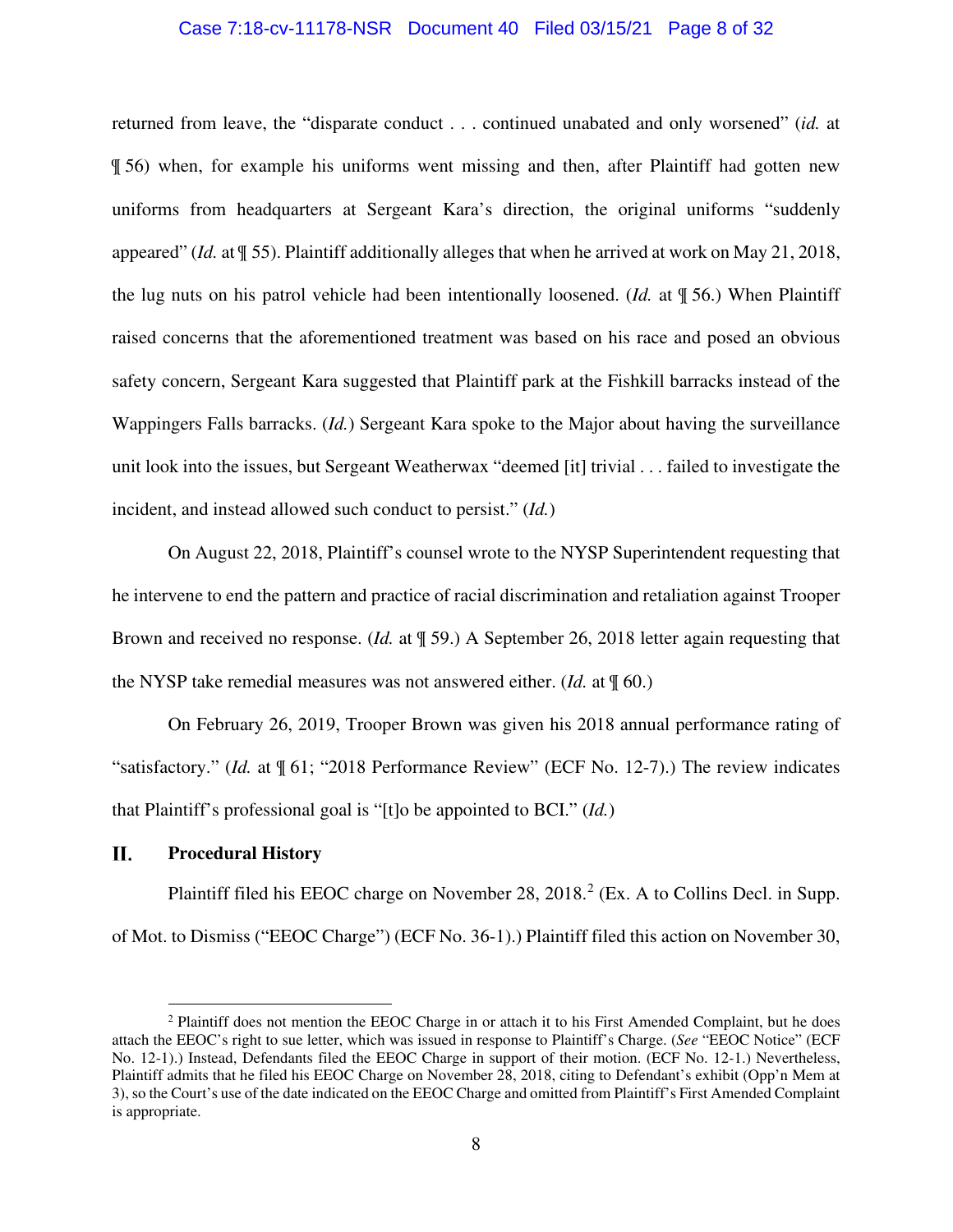#### Case 7:18-cv-11178-NSR Document 40 Filed 03/15/21 Page 9 of 32

2018. (ECF Nos. 1-4.) The EEOC issued its right to sue notice on February 19, 2019, and Plaintiff received the notice on February 25, 2019. (FAC ¶ 14; *see* "EEOC Notice" (ECF No. 12-1).) Plaintiff filed the First Amended Complaint on May 15, 2019. (ECF No. 12.) The Court subsequently granted Defendants leave to file their motion to dismiss. (ECF No. 25.) That motion was submitted on July 2, 2020 (ECF No. 34; *see* Mem. in Supp. (ECF No. 35) and Reply Mem. (ECF No. 39); Opp'n Mem. (ECF No. 37).

### **STANDARD OF REVIEW**

Under Rule  $12(b)(6)$ , the inquiry for motions to dismiss is whether the complaint "contain[s] sufficient factual matter, accepted as true, to 'state a claim to relief that is plausible on its face.'" *Ashcroft v. Iqbal*, 556 U.S. 662, 678 (2009) (quoting *Bell Atl. Corp. v. Twombly*, 550 U.S. 544, 570 (2007)). "While legal conclusions can provide the framework of a complaint, they must be supported by factual allegations." *Id.* at 679. The Court must take all material factual allegations as true and draw reasonable inferences in the non-moving party's favor, but the Court is "'not bound to accept as true a legal conclusion couched as a factual allegation,'" or to credit "mere conclusory statements" or "[t]hreadbare recitals of the elements of a cause of action." *Iqbal*, 556 U.S. at 678 (quoting *Twombly*, 550 U.S. at 555). In determining whether a complaint states a plausible claim for relief, a district court must consider the context and "draw on its judicial experience and common sense." *Id*. at 679. A claim is facially plausible when the factual content pleaded allows a court "to draw the reasonable inference that the defendant is liable for the misconduct alleged." *Id.* at 678.

#### **DISCUSSION**

Plaintiff alleges that the NYSP discriminated against Plaintiff on the basis of his race and/or color and then retaliated against him for challenging that discrimination in violation of Title VII and that Sergeants Wetz and Weatherwax, individually and in their official capacities,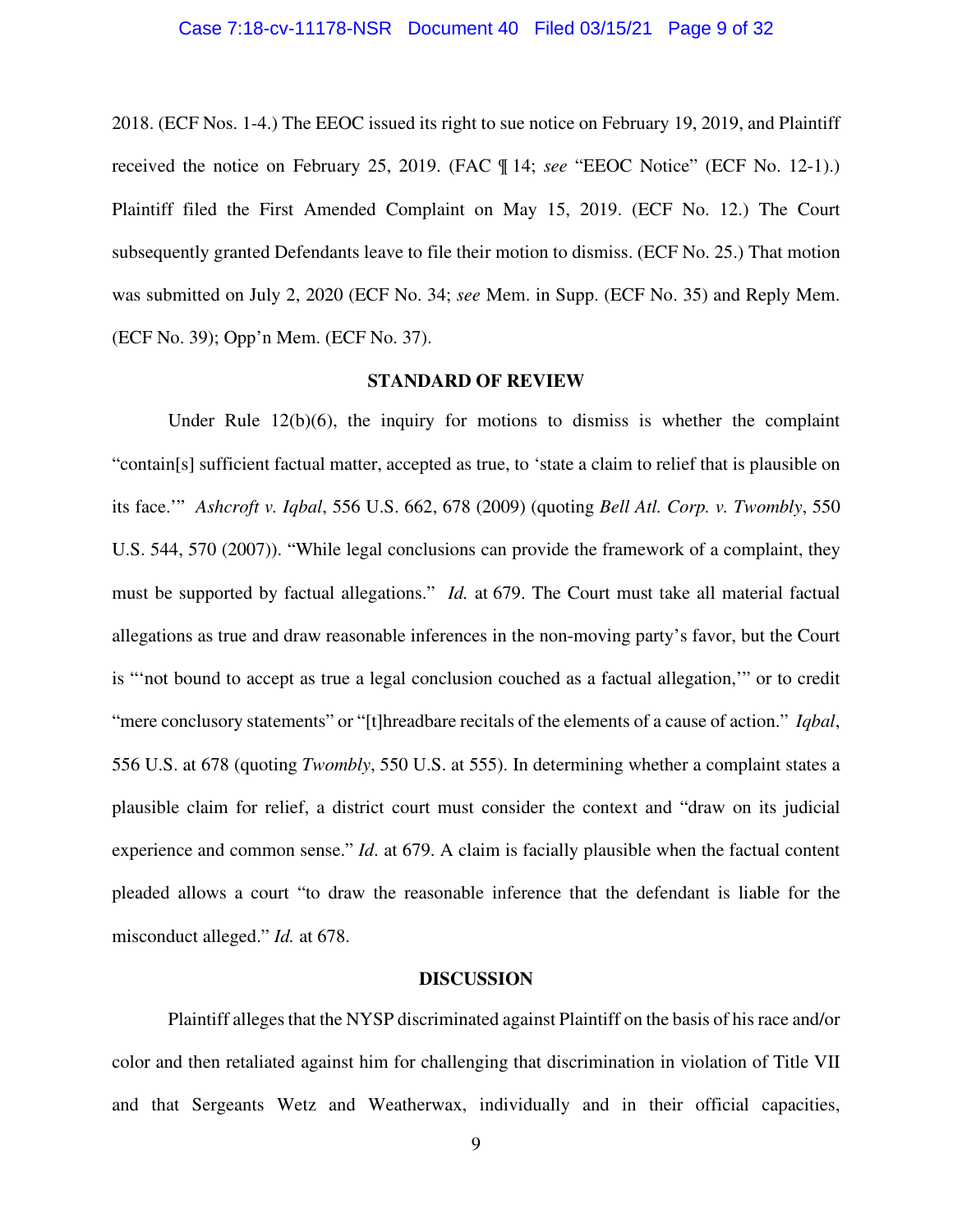#### Case 7:18-cv-11178-NSR Document 40 Filed 03/15/21 Page 10 of 32

discriminated against Plaintiff and created a hostile work environment on the basis of his race and/or color, and then retaliated against him for challenging the discrimination, in violation of Sections 1981 and 1983 and the NYSHRL.<sup>3</sup>

#### L. **Title VII Claims Against NYSP**

Title VII provides that an employer may not "refuse to hire or to discharge any individual, or otherwise to discriminate against any individual with respect to his compensation, terms, conditions or privileges of employment, because of such individual's race" or any other protected characteristic. 42 U.S.C. § 2000e2(a)(1).

### *A. Exhaustion and Timeliness*

Before an aggrieved party can assert a Title VII claim in federal court, he is required to exhaust the administrative remedies provided by the statute. *See Fowlkes v. Ironworkers Local 40*, 790 F.3d 378, 384 (2d Cir. 2015). That is, a Title VII plaintiff must file a charge of discrimination with the EEOC "within three hundred days after the alleged unlawful employment practice occurred," 42 U.S.C. § 2000e-5(e)(1),7 and must then file an action in federal court within 90 days of receiving a right-to-sue letter from the agency, *id.* § 2000e-5(f)(1). "This statutory requirement is analogous to a statute of limitations." *Van Zant v. KLM Royal Dutch Airlines*, 80 F.3d 708, 712 (2d Cir. 1996).

In certain cases, statutes of limitations may be extended under the continuing violations doctrine. "To trigger the continuing violation doctrine when challenging discrimination, the

<sup>&</sup>lt;sup>3</sup> While Plaintiff does not use the term "hostile work environment" within any of the six enumerated causes of action, Plaintiff uses the term "hostile work environment" within the First Amended Complaint to describe the effect of Sergeant Wetz's alleged discrimination on Plaintiff (*e.g.* FAC ¶ 36 (stating that on or about November 20, 2015 Plaintiff complained to the First Sergeant that Sergeant Wetz's conduct "was creating a hostile work environment for Trooper Brown"); *id.* at ¶ 38 (noting that the December 2015 EEO complaint describes Plaintiff's allegation that Sergeant Wetz was creating a "a hostile work environment")). Additionally, Plaintiff avers that hostile work environment is one of the two theories of discrimination alleged. (Opp'n Mem. at 16.) For clarity, the Court will analyze the hostile work environment claim separately from the discrimination claim.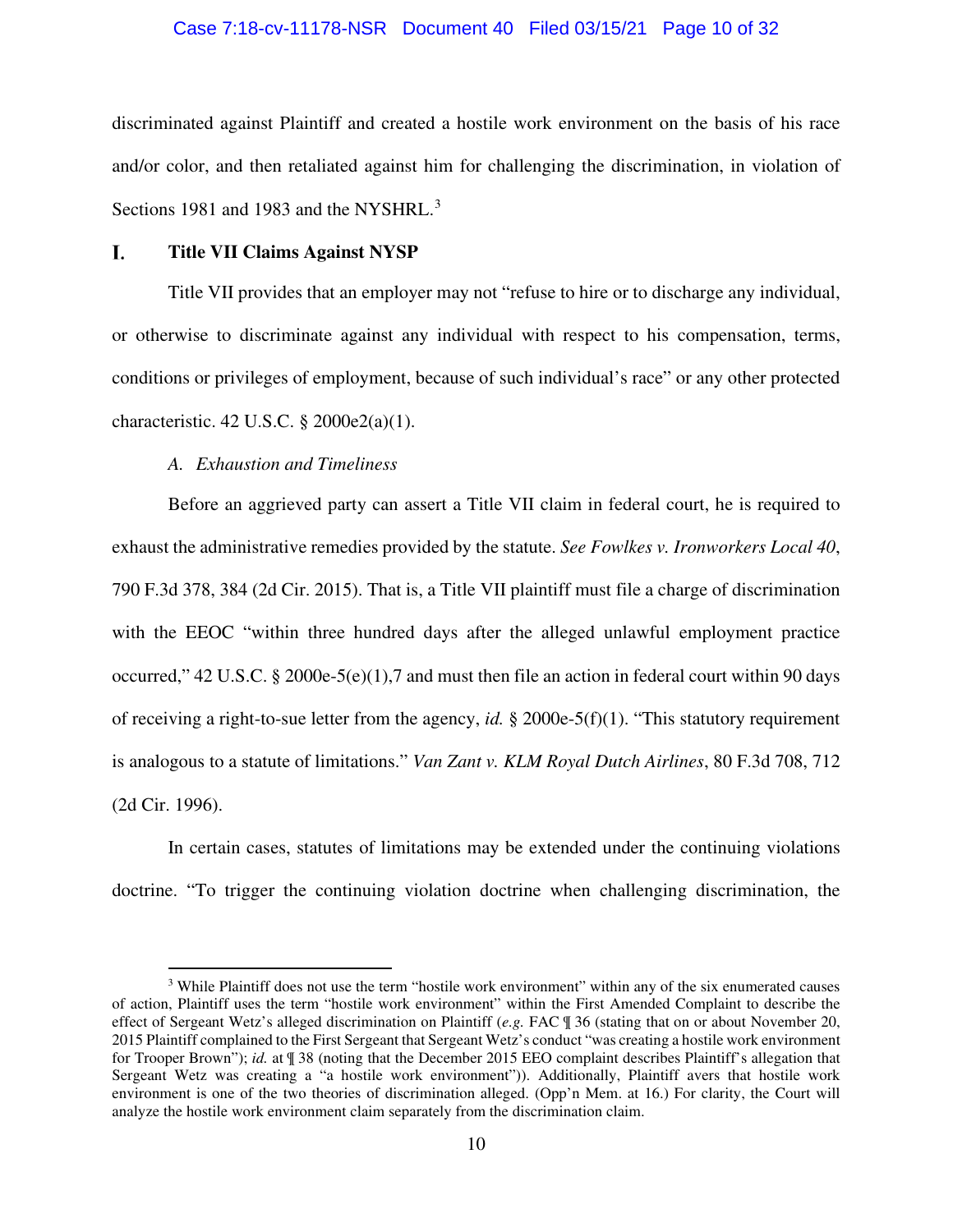### Case 7:18-cv-11178-NSR Document 40 Filed 03/15/21 Page 11 of 32

plaintiff 'must allege both the existence of an ongoing policy of discrimination and some nontime-barred acts taken in furtherance of that policy.'" *Shlomo v. City of New York*, 579 F.3d. 176, 181 (2d Cir. 2009) (quoting *Harris,* 186 F.3d at 250). In other words, "if 'any act falls within the statutory time period,' we need 'to determine whether the acts about which an employee complains are part of the same actionable hostile work environment practice.'" *McGullam v. Cedar Graphics, Inc.*, 609 F.3d 70, 76 (2d Cir. 2010) (quoting *Morgan,* 536 U.S. at 120))."If a continuing violation is shown, a plaintiff is entitled to have a court consider all relevant actions allegedly taken pursuant to the employer's discriminatory policy or practice, including those that would otherwise be time barred." *Van Zant v. KLM Royal Dutch Airlines*, 80 F.3d 708, 713 (2d Cir. 1996).

Here, Plaintiff filed his EEOC charge on November 28, 2018.<sup>4</sup> ("EEOC Charge; Opp'n Mem. at 3.) Since an EEOC charge must be filed within three hundred days of an allegedly unlawful employment action, the EEOC charge Plaintiff filed is timely only as to events that occurred between February 1, 2018 and November 28, 2018. In other words, Plaintiff's allegations under Title VII can only be considered as to those wrongful acts which occurred from March 6, 2018, when he returned to work from his leave of absence, to November 28, 2018. Any allegations under Title VII regarding events that occurred prior to February 1, 2018 are time-barred. Thus, the Title VII claims regarding events prior to July 2016—the entire period of supervision by Sergeant Wetz—are time-barred. *McGullam v. Cedar Graphics, Inc.*, 609 F.3d 70, 75 (2d Cir. 2010) (citing *Morgan,* 536 U.S. at 114.)

Plaintiff alleges that the continuing violation doctrine applies to his Title VII claims. However, to the extent he claims that he was subjected to a hostile work environment that began before the limitation period and continued during the limitation period, the gap in alleged

<sup>&</sup>lt;sup>4</sup> That Plaintiff received his right to sue letter after filing the complaint here does not change the fact that Title VII requires complaints to be made within 300 days of the allegedly unlawful events.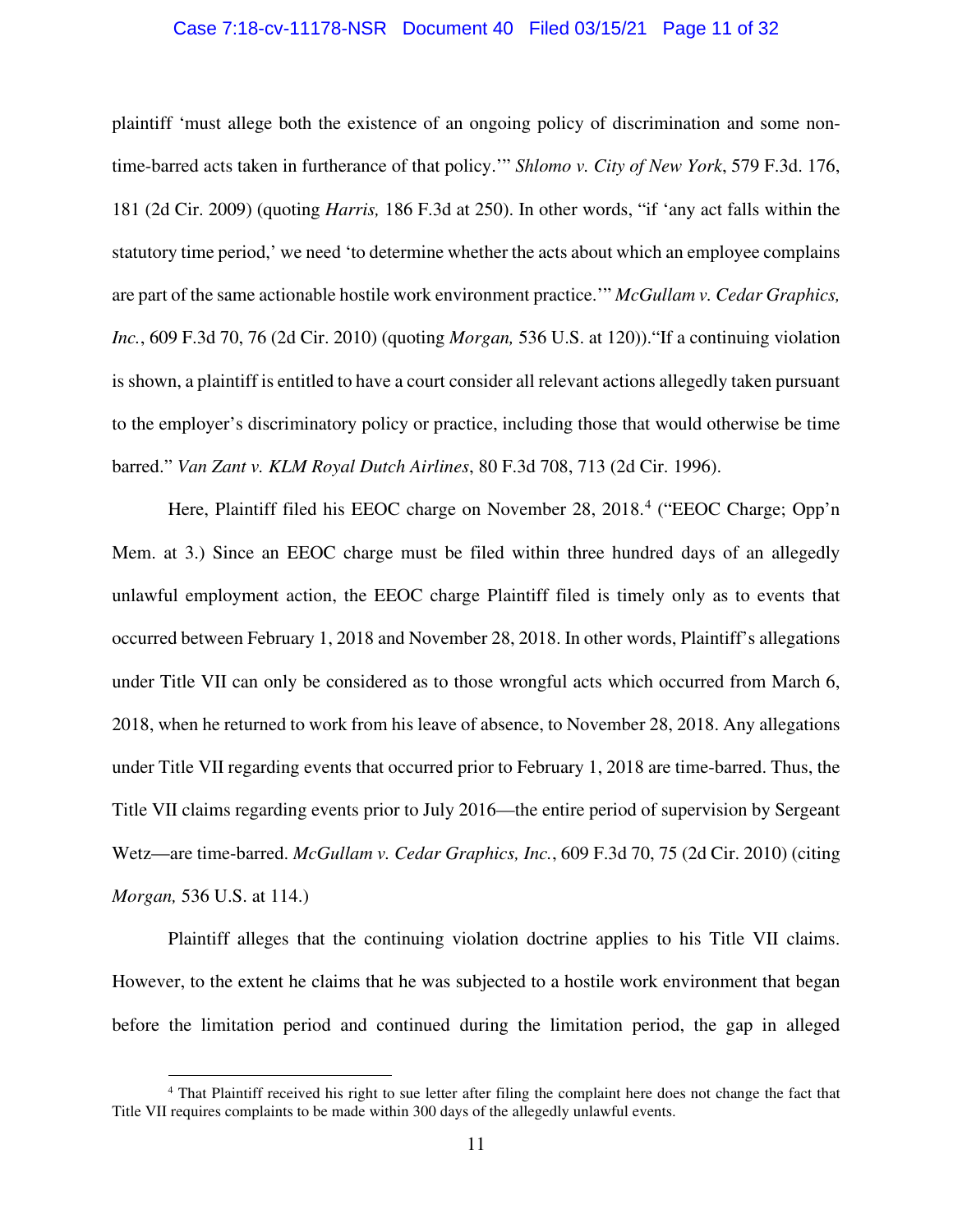#### Case 7:18-cv-11178-NSR Document 40 Filed 03/15/21 Page 12 of 32

discrimination between July 2016 and March 2018, a period of twenty-one moths, suggests that any hostility was not related. Of significance, the only supervisor Plaintiff alleges made any racist comment, Sergeant Wetz, stopped supervising Plaintiff in 2016, well before the limitations period. Plaintiff's cursory allegation that any hostile work environment continued into the limitations period is insufficient to allege that any hostile work environment prior to the limitations period is related to any alleged hostility during the limitations period. Accordingly, the continuing violations doctrine does not save his untimely Title VII claims.

To the extent that Plaintiff contends that NYSP denied his appointment to BCI on a continuous or ongoing basis beginning years before the limitation period and continuing during that period, his contention fails. Plaintiff alleges that he was required to submit an application for such an appointment in 2014, which was denied following an interview. Plaintiff's failure to allege either that he re-applied or that such re-application was not required is insufficient to trigger the continuing violation doctrine.<sup>5</sup> *See Brown v. Coach Stores, Inc.*, 163 F.3d 706, 710 (2d Cir. 1998) (holding that to state a claim for failure to promote, a plaintiff must "allege that she or he applied for a specific position or positions and was rejected therefrom, rather than merely assert[] that on several occasions she or he generally requested promotion"); *see also Smith v. City of New York*,

<sup>&</sup>lt;sup>5</sup> Even if Plaintiff had alleged that he requested appointment after 2014, "[f]ailures to promote or transfer are discrete acts, and '[e]ach incident of discrimination and each retaliatory adverse employment decision constitutes a separate actionable 'unlawful employment practice.'" *Edwards v. N.Y. Unified Court Sys.*, No. 12 CIV. 46 WHP, 2012 WL 6101984, at \*3 (S.D.N.Y. Nov. 20, 2012) (quoting *Nat'l R.R. Passenger Corp. v. Morgan*, 536 U.S. 101, 114 (2002)).To the extent that Plaintiff avers that he is not merely arguing failure to promote but instead arguing that BCI appointment would open other opportunities for him, any argument premised on the failure to appoint Plaintiff to the BCI must fail where Plaintiff alleges that in 2014 he was required to submit a formal application, which was denied, and then fails to allege either that he submitted an additional application or that subsequent application was not required.

Moreover, even if Plaintiff had sufficiently alleged that the failure to appoint constituted an adverse action, neither Plaintiff's cursory allegation (FAC at ¶ 61) nor his attachment to the First Amended Complaint of a list of BCI appointments from October 21, 2014 through August 2017, which contains no information about the races or other particulars of the appointees (Plaintiff alleges, based on a list of BCI appointments from October 21, 2014 through August 2017 ("Appointments List" (ECF No. 12-8)), is sufficient to raise an inference that Plaintiff was not appointed because of Plaintiff's race.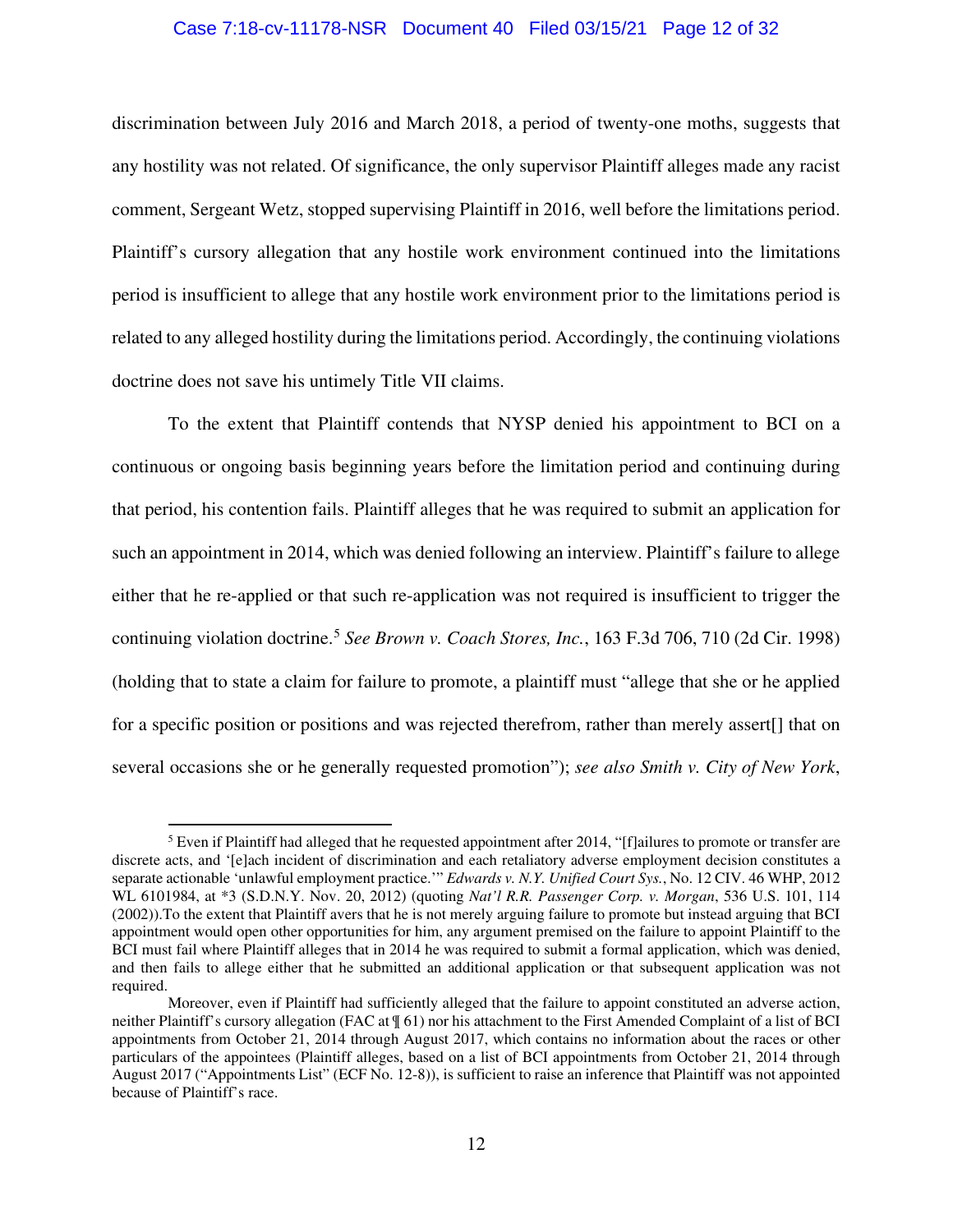#### Case 7:18-cv-11178-NSR Document 40 Filed 03/15/21 Page 13 of 32

385 F. Supp. 3d 323, 337 (S.D.N.Y. 2019) (holding that plaintiff did not suffer adverse employment action where he "presented no evidence that he ever applied for a 'discretionary promotion'"); *Barrett v. Forest Labs., Inc.*, 39 F. Supp. 3d 407, 442 (S.D.N.Y. 2014) (dismissing failure-to-promote claims because the plaintiffs failed to allege "that they were interested in a promotion or that there was an open position to which they could have (or would have) applied").

That Plaintiff alleges no discriminatory incidents other than the allegedly ongoing failure to appoint him to the BCI between July 2016 and March 2018 provides strong support that any alleged violations do not "collectively constitute one unlawful employment practice" beginning before and continuing into the limitations period. *Washington*, 373 F.3d at 318. Accordingly, the Court may only consider Title VII claims to the extent that the complained-of events occurred during the limitations period.

To the extent that Plaintiff claims retaliation based on Plaintiff's filing of an EEO Complaint on or about December 20, 2015, Plaintiff has made no allegation that any alleged retaliation for that Complaint continued into the limitations period, the Title VII retaliation claim must be dismissed as untimely. Plaintiff's conclusory allegation that Sergeant Weatherwax was aware of an EEO Complaint that Plaintiff filed years prior is insufficient to link any acts alleged to have occurred during the limitation period to Plaintiff's filing of an EEO Complaint in December 2015. Accordingly, the Court must dismiss Plaintiff's Title VII retaliation claim in its entirety.

In sum, the Court must dismiss Plaintiff's Title VII retaliation claim in its entirety and will only consider allegations of employment discrimination against NYSP to the extent that the alleged discrimination occurred on or after February 1, 2018.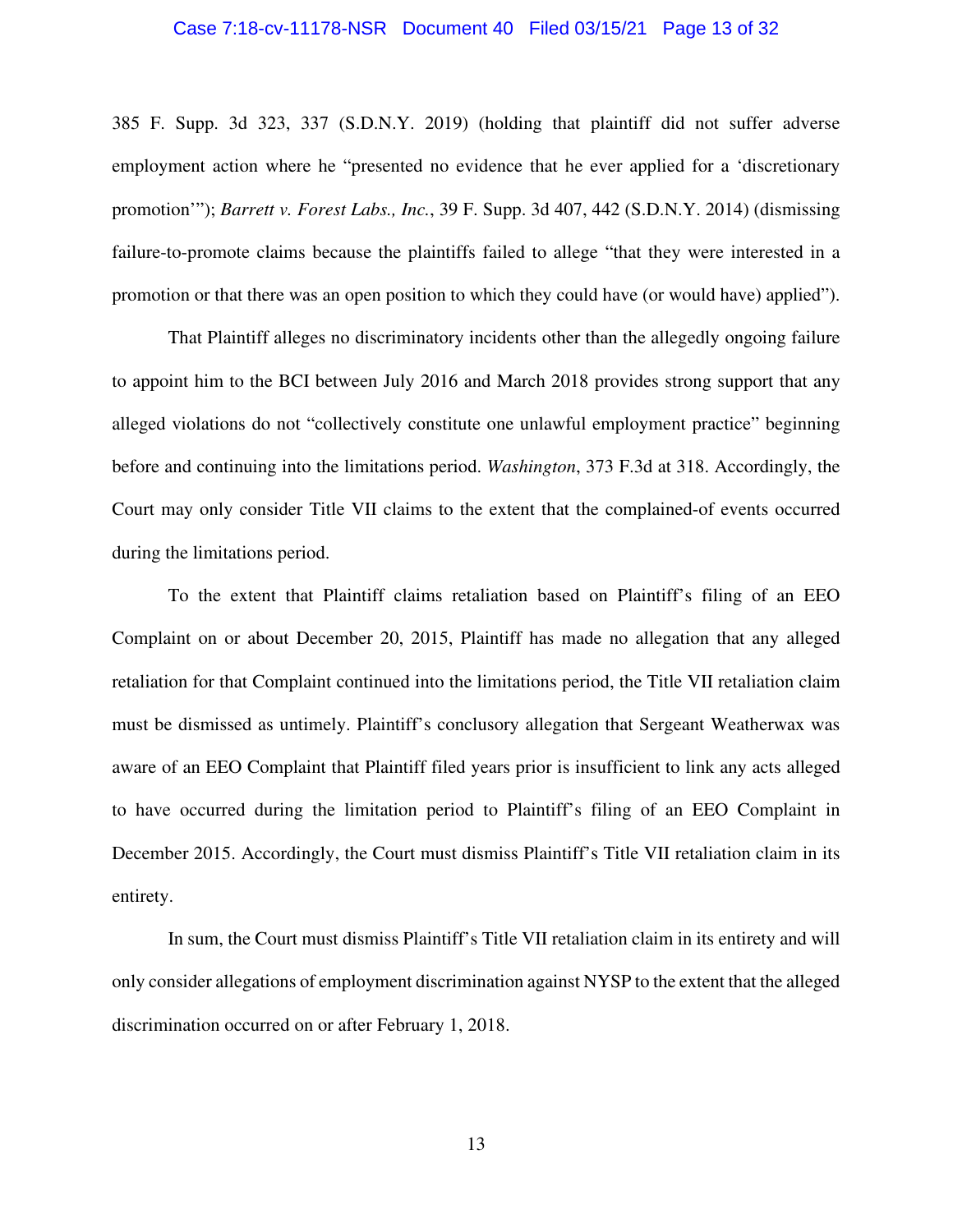#### *B. Sufficiency of Timely Title VII Claims*

Even if the Title VII claim for race-based employment discrimination is timely, Plaintiff has failed to state a plausible claim. Title VII claims—including claims for discrimination and retaliation—are analyzed pursuant to *McDonnell Douglas* burden-shifting framework. *Littlejohn*, 795 F.3d at 315. Under that framework, a "[c]omplainant has the initial burden of proving a *prima facie* case of discrimination, the burden then shifts to the employer to articulate a legitimate nondiscriminatory reason for its action and, finally, complainant must show that the employer's stated reason was pretextual." *Ibrahim v. N.Y. Dep't of Health*, 904 F.2d 161, 165 (2d Cir. 1990).

To state a claim for race-based discrimination against a state employer, a Plaintiff must allege: (1) that he is a member of a protected class; (2) that he was qualified for the position he held; (3) that he suffered an adverse employment action; and (4) that the adverse employment action occurred under circumstances giving rise to an inference of discriminatory intent. *Holcomb v. Iona Coll.*, 521 F.3d 130, 138 (2d Cir. 2008). Plaintiff meets the first two elements because he alleges that is African American and qualified for his position as a state trooper. While Plaintiff avers that he has sufficiently stated that NYSP intentionally discriminated against him as part of a larger unlawful policy against African Americans and created a hostile work environment for Plaintiff, Defendants contend that Plaintiff has failed to allege any timely claim of discrimination against NYSP. The Court agrees with Defendants.

Plaintiff alleges that he continued to be subjected to discrimination and a hostile work environment on the basis of his race within the limitations period because racial animus can be imputed to Sergeant Weatherwax who was in charge when Plaintiff continued to not be appointed to BCI and when he suffered various discriminatory treatment after he returned from leave in March 2018. (FAC  $\P$  54). Even assuming that Plaintiff alleges adverse employment actions during this period, he makes no allegations from which an inference of discrimination can be inferred.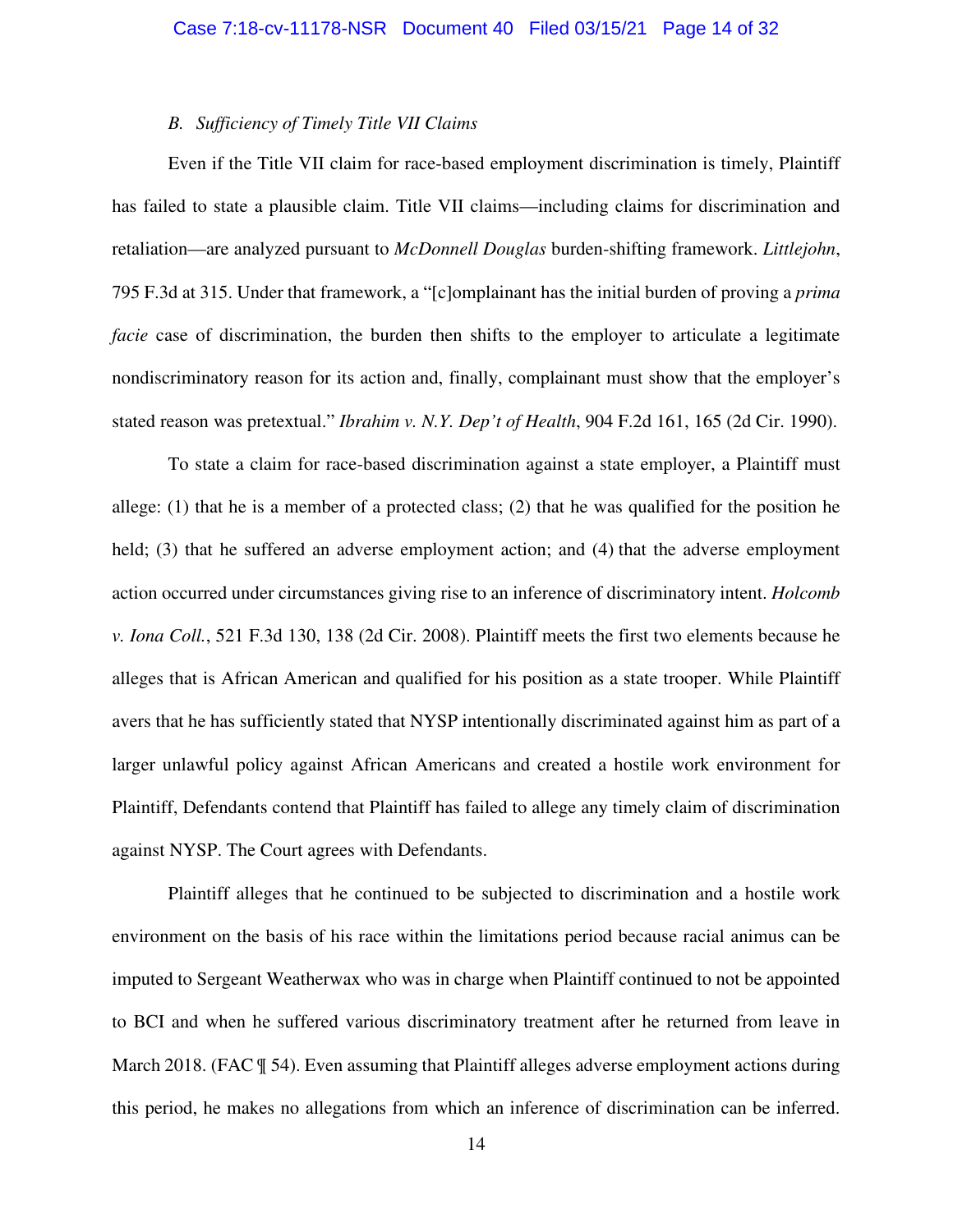#### Case 7:18-cv-11178-NSR Document 40 Filed 03/15/21 Page 15 of 32

The only explicitly racist comment alleged was made by Sergeant Wetz in December 2015, well before the limitations period, and Plaintiff has made no allegation that Sergeant Weatherwax or any other NYSP employee mistreated Plaintiff because of his race or that anyone treated similarly situated non-African American colleagues differently during the limitations period.

Accordingly, the Court must dismiss Plaintiff's Title VII claims against NYSP in their entirety.

#### П. **Section 1983 and NYSHRL Claims**

The Court next considers Plaintiff's claims against Sergeants Wetz and Weatherwax under Section 1983 and the NYSHRL.<sup>6</sup> Section 1983 provides, in relevant part: "[e]very person who, under color of any statute, ordinance, regulation, custom, or usage, of any State . . . subjects, or causes to be subjected, any citizen of the United States . . . to the deprivation of any rights, privileges, or immunities secured by the Constitution and laws, shall be liable to the party injured." 42 U.S.C. § 1983. In order to state a claim that a specific defendant is liable under Section 1983, a plaintiff must allege (a) that the defendant is a "person" acting "under the color of state law," and (b) that the defendant caused the plaintiff to be deprived of a federal right. *See, e.g., Back v. Hastings on Hudson Union Free Sch. Dist.*, 365 F.3d 107, 122 (2d Cir. 2004). "[S]tate employment is generally sufficient to render the defendant a state actor." *Lugar v. Edmondson Oil Co.,* 457 U.S. 922, 935 n. 18 (1982). Notably, since "[g]overnment officials may not be held liable for the unconstitutional conduct of their subordinates under a theory of *respondeat superior*[,] . . . . a

 $6$  Defendants aver that Plaintiff mistakenly cites Section 196(1) instead of Section 196(6) while alleging individual liability against Sergeants Wetz and Weatherwax. (Reply Mem. at 14.) While the NYSHRL does refer to "employers," "[a] supervisor is an 'employer' for purposes of establishing liability under the NYSHRL if that supervisor 'actually participates in the conduct giving rise to [the] discrimination.'" *Feingold v. New York*, 366 F.3d 138, 157 (2d Cir. 2004); *see also N.Y. Div. of Human Rights v. ABS Elecs., Inc.*, 958 N.Y.S.2d 502, 504 (2d. Dep't 2013) (holding that individual liability can only be imposed under the NYSHRL if that individual defendant had "any power to do more than carry out personnel decisions made by others") (citing *Patrowich v. Chem. Bank*, 63 N.Y.2d 541, 542 (1984)). Accordingly, because Sergeants Wetz and Weatherwax held supervisory positions and Plaintiff alleges that they had authority over him, they may be sued as "employers" under NYSHRL.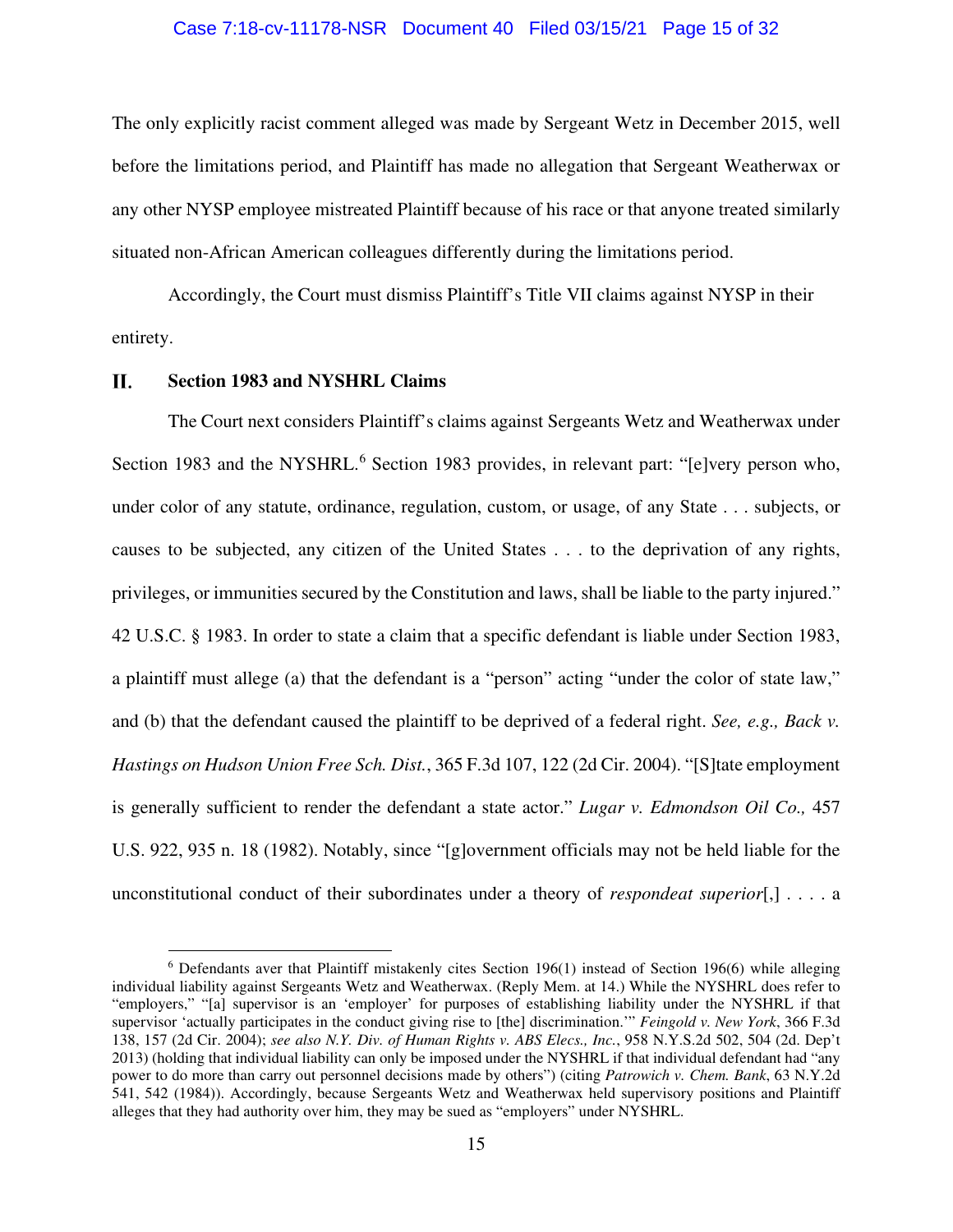#### Case 7:18-cv-11178-NSR Document 40 Filed 03/15/21 Page 16 of 32

plaintiff must plead that each Government-official defendant, through the official's own individual actions, has violated the [law]." *Ashcroft v. Iqbal*, 556 U.S. 662, 676 (2009).

Since Plaintiff sued both Individual Defendants in their individual as well as official capacities, the Court notes that officers may only be held liable under § 1983 in their official capacities where "the action that is alleged to be unconstitutional implements or executes a policy statement, ordinance, regulation, or decision officially adopted or promulgated by those whose edicts or acts may fairly be said to represent official policy. In addition, local governments, like every other § 1983 'person,' may be sued for constitutional deprivations visited pursuant to governmental 'custom' even though such custom has not received formal approval through the government's official decision-making channels." *Monell v. Dep't of Soc. Servs. of N.Y.C.*, 436 U.S. 658, 659 (1978).

Section 1981 provides, in relevant part, "[a]ll persons within the jurisdiction of the United States shall have the same right in every State and Territory to make and enforce contracts, to sue, be parties, give evidence, and to the full and equal benefit of all laws and proceedings for the security of persons and property as is enjoyed by white citizens, and shall be subject to like punishment, pains, penalties, taxes, licenses, and exactions of every kind, and to no other." 42 U.S.C. § 1981. "[T]he express cause of action for damages created by § 1983 constitutes the *exclusive federal remedy* for violation of the rights guaranteed in § 1981 by state governmental units." *Duplan v. City of New York*, 888 F.3d 612, 619 (2d Cir. 2018) (quoting *Jett v. Dallas Indep. Sch. Dist.*, 491 U.S. 701, 733(1989)); *see also Littlejohn*, 795 F.3d at 316 n.14 (noting that Section 1981 encompasses retaliation claims based on complaints of racial discrimination).

The NYSHRL provides that employers may not "refuse to hire or employ or to bar or to discharge from employment such individual or to discriminate against such individual in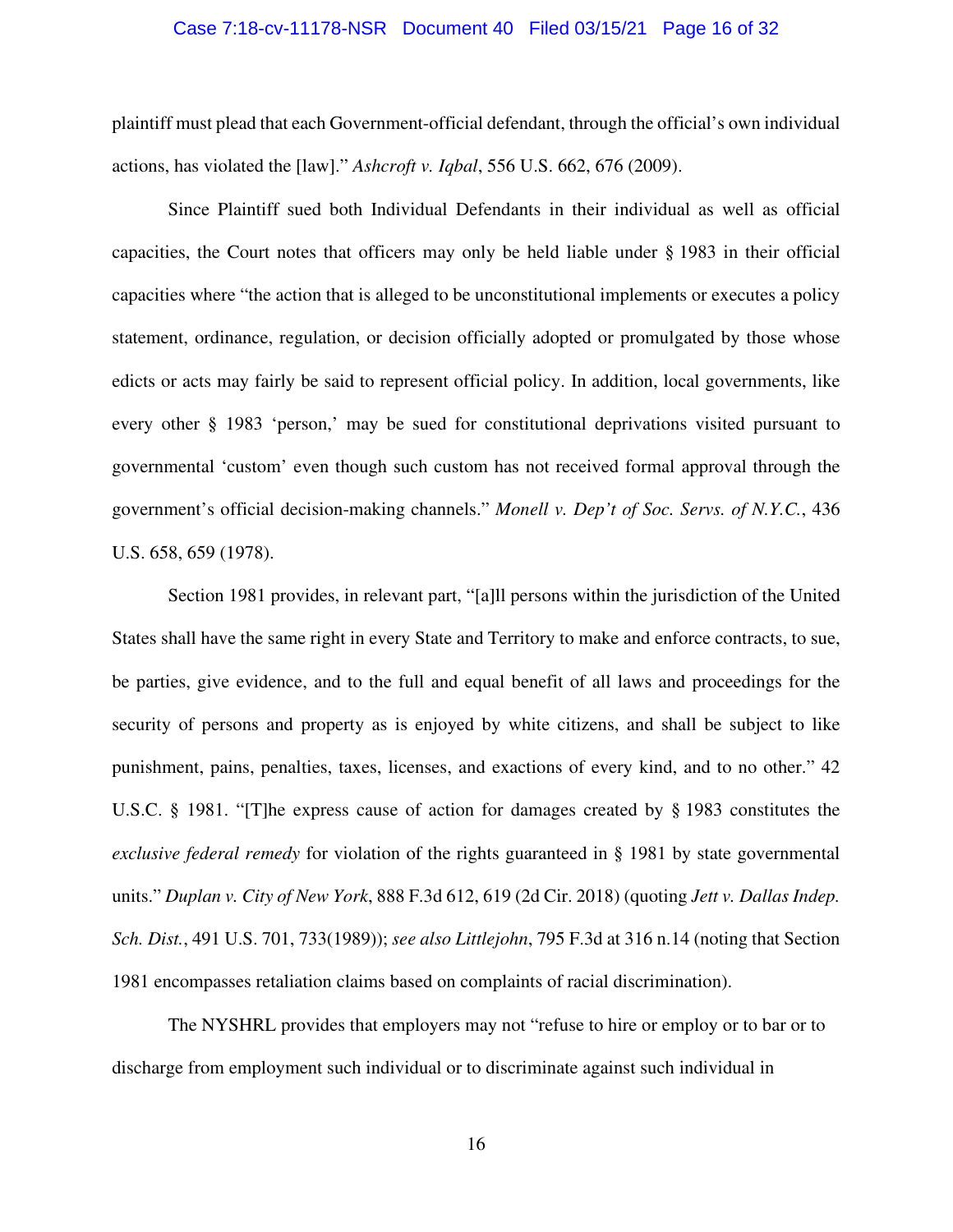### Case 7:18-cv-11178-NSR Document 40 Filed 03/15/21 Page 17 of 32

compensation or in terms, conditions or privileges of employment" on the basis of a protected characteristic such as race or color. N.Y. Exec. Law  $\S 296(1)(a)$ .

*A. Timeliness*

As a preliminary matter, the statute of limitations for Plaintiff's claims under Section 1983 and the NYSHRL is three years. *Duplan*, 888 F.3d at 619-21. Since Plaintiff commenced this action on November 30, 2018, any claims concerning events prior to November 30, 2015 are untimely. Plaintiff argues that any time-barred claims against Sergeants Wetz and Weatherwax should nonetheless be considered under the continuing violations doctrine.<sup>7</sup> The Court agrees. Plaintiff alleges that he filed an EEO Complaint in December 2015—within the limitations period—and that Complaint describes allegedly discriminatory actions by Sergeant Wetz and others against Plaintiff between the time that Sergeant Wetz became Plaintiff's supervisor in July of 2015 and November 30, 2015, the beginning of the limitations period, in addition to discriminatory behavior that occurred during the limitations period. Because Plaintiff alleges that Sergeant Wetz subjected Plaintiff to a hostile work environment prior to and continuing into the limitations period, the Court will consider the sufficiency of all of Plaintiff's allegations against Sergeant Wetz. *See, e.g.*, *Nat'l R.R. Passenger Corp. v. Morgan*, 536 U.S. 101, 114 (2002) (noting that hostile environment claims are, by definition, claims of continuing violation); *see Davis-Garett v. Urban Outfitters, Inc.*, 921 F.3d 30, 42 (2d Cir. 2019) (holding that entirety of age discrimination hostile work environment claim was timely even though alleged conduct began before the limitation period). Since all of the allegations against Sergeant Weatherwax are within the limitations period, the Court will consider those as well.

<sup>7</sup> With respect to the Section 1983 claims, Plaintiff argues that because his claims relate to post-hiring racial discrimination and retaliation under Section 1981, they are subject to a four-year statute of limitations. (Opp'n Mem. at 32.). The Second Circuit squarely rejected this argument in *Duplan*. 888 F.3d at 619-21.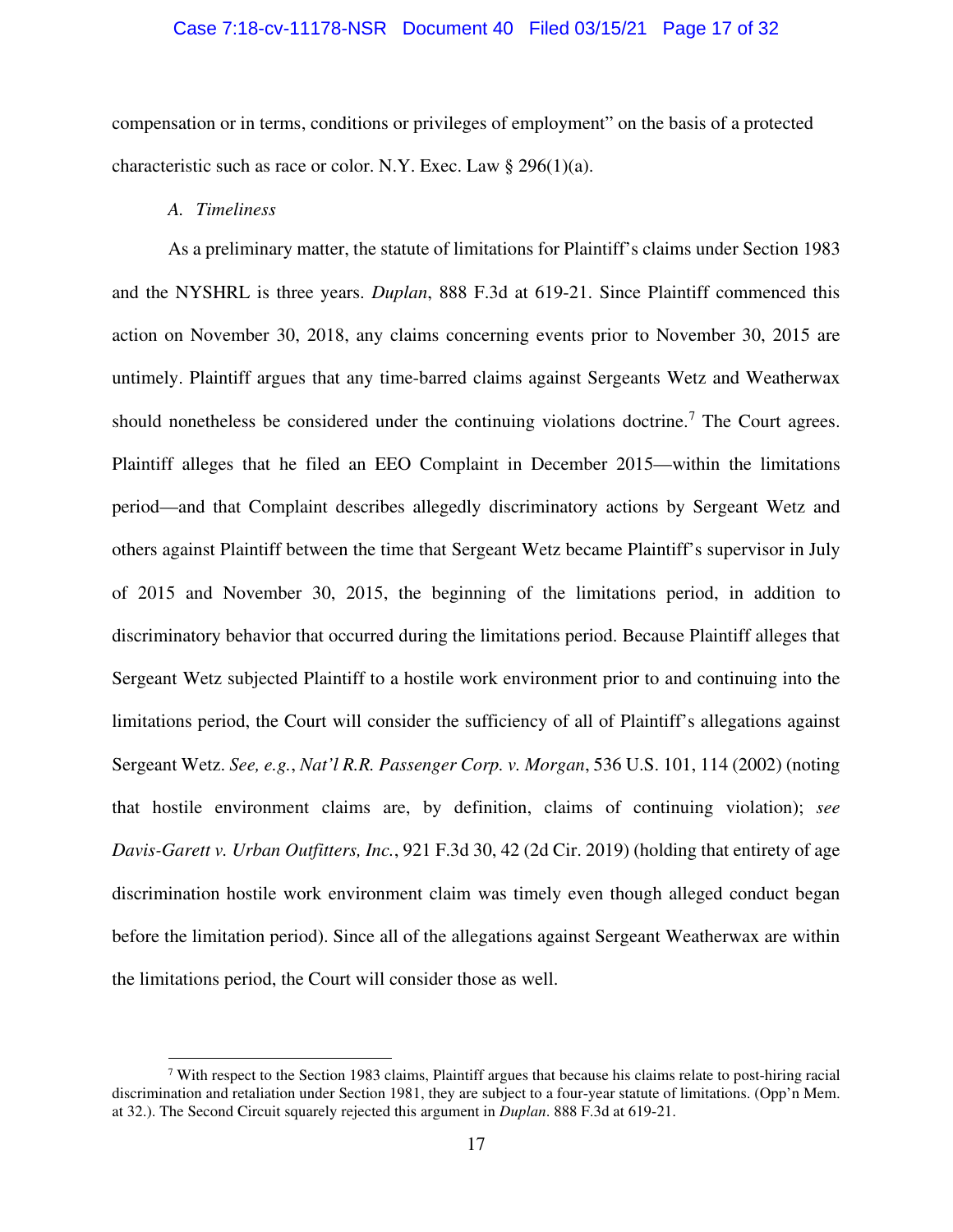*B. Sufficiency of Timely Section 1983 and NYSHRL Claims* 

Like Title VII claims, employment discrimination claims brought under Section 1983 and the NYSHRL are analyzed under the framework established in *McDonnell Douglas*, 411 U.S. at 802-04. *Tolbert v. Smith*, 790 F.3d 427, 434 (2d Cir. 2015); *Back v. Hastings on Hudson Union Free Sch. Dist.*, 365 F.3d 107, 123 (2d Cir. 2004).

# i. Employment Discrimination

To make a *prima facie* employment discrimination claim a plaintiff must allege that (1) he belonged to a protected class; (2) he was qualified for the position he held; (3) he suffered an adverse employment action; and (4) that the adverse employment action occurred under circumstances giving rise to an inference of discriminatory intent. *Tolbert*, 790 F.3d at 436. "[A]bsent direct evidence of discrimination, what must be plausibly supported by facts alleged in the complaint is that the plaintiff is a member of a protected class, was qualified, suffered an adverse employment action, and has at least minimal support for the proposition that the employer was motivated by discriminatory intent." *Littlejohn v. City of New York*, 795 F.3d 297, 311 (2d Cir. 2015).

Plaintiff meets the first two elements of the prima facie case for his employment discrimination claims because he alleges that he is African American and was qualified for his position as a state trooper. Defendants contend, however, that Plaintiff has failed to allege that he suffered any adverse employment action or that any mistreatment raises an inference of discrimination.

"An adverse employment action is more disruptive than a mere inconvenience or an alteration of job responsibilities. It is a *materially significant disadvantage* with respect to the terms of the plaintiff's employment." *Littlejohn*, 795 F.3d at 311 n.10 (internal quotation marks, alterations, citations omitted); *accord Shultz v. Congregation Shearith Israel of N.Y.C.*, 867 F.3d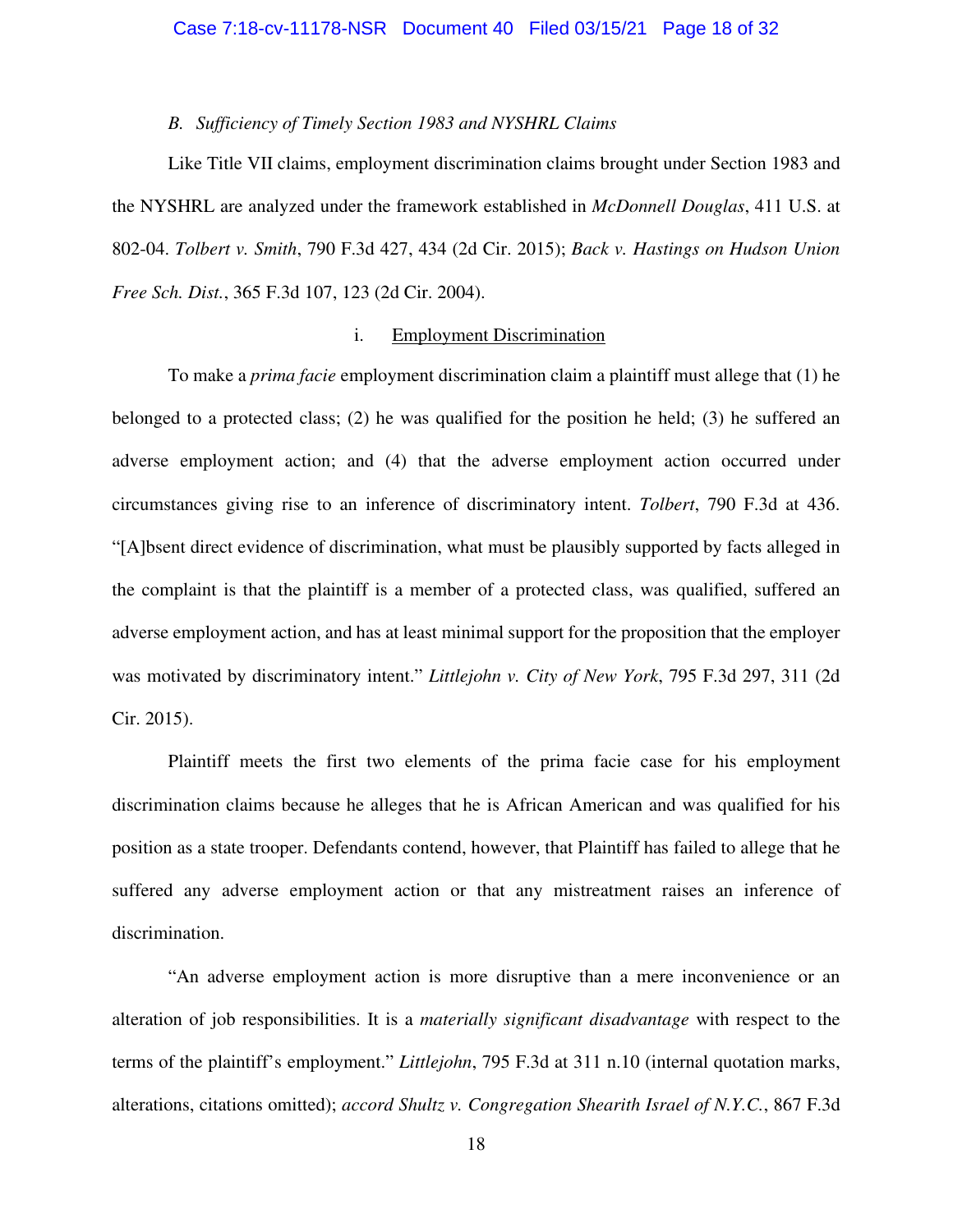#### Case 7:18-cv-11178-NSR Document 40 Filed 03/15/21 Page 19 of 32

298, 304 (2d Cir. 2017). "Examples of materially significant disadvantages include termination, demotion, a less distinguished title, a material loss of benefits, or significantly diminished material responsibilities." *Id.* (internal quotation marks, alterations, citations omitted). "An inference of discrimination can arise from circumstances including, but not limited to, 'the employer's criticism of the plaintiff's performance in ethnically degrading terms; or its invidious comments about others in the employee's protected group; or the more favorable treatment of employees not in the protected group; or the sequence of events leading to the plaintiff's [adverse employment action].'" *Littlejohn*, 795 F.3d at 312 (quoting *Leibowitz v. Cornell Univ.,* 584 F.3d 487, 502 (2d Cir. 2009)).

The Court addresses Plaintiff's discrimination claims against Sergeants Wetz and Weatherwax in turn.

# *1. Sergeant Wetz*

Plaintiff alleges that Sergeant Wetz treated Plaintiff differently than Plaintiff's non-African American colleagues based on his race and that as a result, Plaintiff suffered multiple discrete adverse employment actions including (1) failure to promote Plaintiff to the BCI, (2) negative performance reviews and criticism, including requiring Plaintiff to memorialize certain incidents in writing; (3) reassignment of Plaintiff's parking and reporting to a more distant location, and unfavorable work site assignments; (4) departing from seniority when scheduling vacation and firearms schedule; and (5) disciplining Plaintiff for providing a courtesy transport without permission. However, none of these are adverse employment actions.

First, as previously stated, failure to appoint Plaintiff to BCI where Plaintiff has not alleged that he applied for that appointment after he was denied in 2014 or that such renewed application was no longer required does not constitute an adverse employment action. *Brown*, 163 F.3d at 710.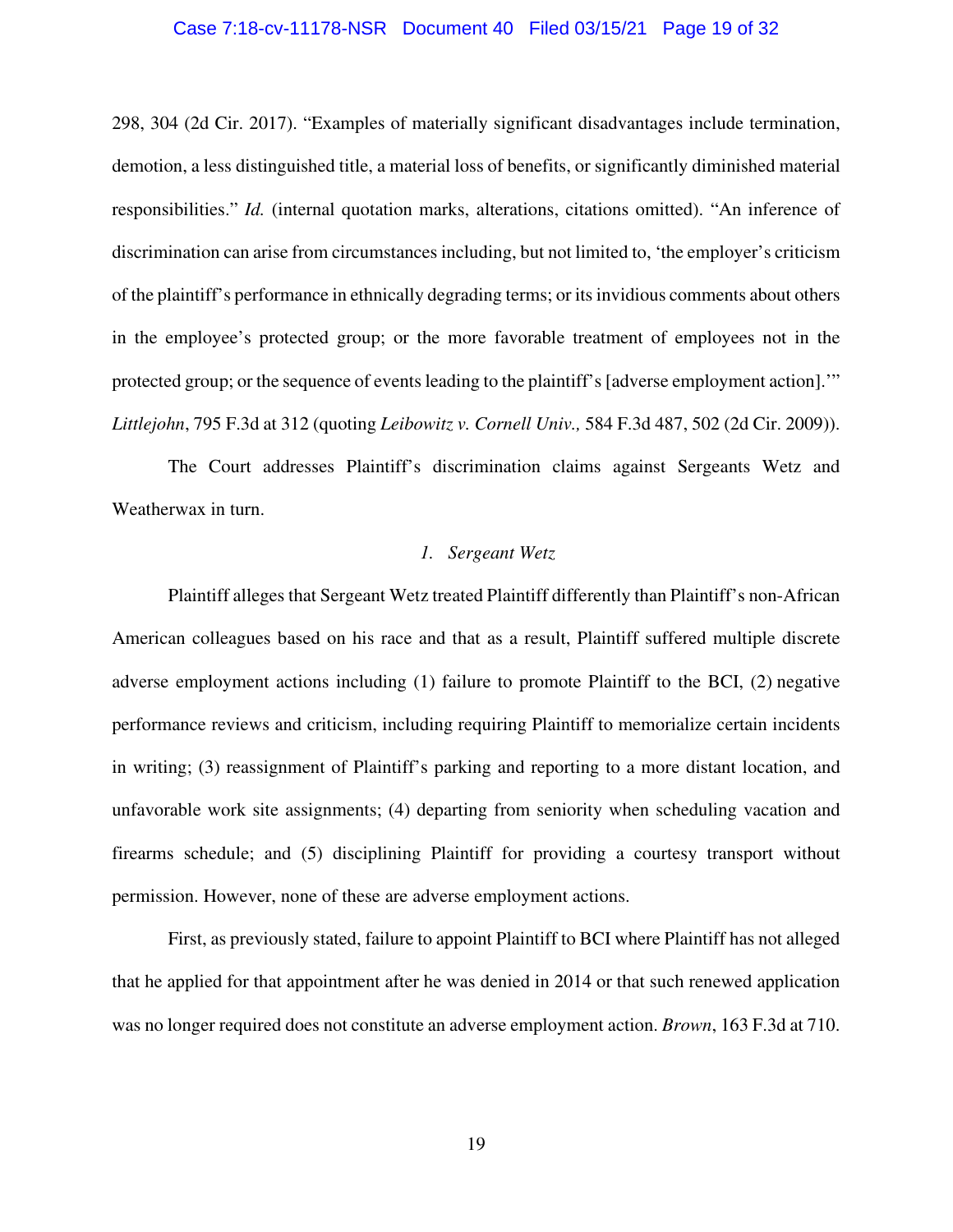### Case 7:18-cv-11178-NSR Document 40 Filed 03/15/21 Page 20 of 32

Second, the negative performance evaluations, job critiques, failure to provide bi-weekly evaluation, and reprimands "qualify as adverse employment actions only if they are accompanied by negative consequences, such as demotion, diminution of wages, or other tangible loss," which Plaintiff has not alleged. *Smith v. City of New York*, 385 F. Supp. 3d 323, 334 (S.D.N.Y. 2019) (internal quotation marks omitted); *Siddiqi v. N.Y.C. Health & Hosp. Corp.*, 572 F. Supp. 2d 353, 367-68 (S.D.N.Y. 2008) ("The mere fact of a negative evaluation does not constitute discrimination.").

Third, inconveniences such as a further commute and unfavorable work assignments, "do not rise to the level of adverse employment actions [unless they] have a material impact on the terms and conditions of Plaintiff's employment," which Plaintiff has not alleged. *Smalls v. Allstate Ins. Co.*, 396 F. Supp. 2d 364, 371 (S.D.N.Y. 2005); *see also Felder v. Madison Square Garden*, No. 15CV4038 (GBD) (DF), 2018 WL 1872061, at \*9 (S.D.N.Y. Jan. 29, 2018) ("[E]ven where a plaintiff's assignment is 'inconvenient' or 'unfavorable,' it will not be found to constitute a material, adverse action for purposes of Title VII where the work assignment does not 'radically change' the nature of the work, is consistent with the duties of the plaintiff's position, and offers no diminishment in compensation, employment benefits, seniority status, or responsibilities."), *report and recommendation adopted*, No. 15CIV4038GBDDF, 2018 WL 1089743 (S.D.N.Y. Feb. 26, 2018); *Ward v. Shaddock*, No. 14-cv-7660, 2016 WL 4371752, at \*5 (S.D.N.Y. Aug. 11, 2016) (collecting cases and holding that plaintiff's allegations that he was "given tasks and assignments not commensurate with his status as a long-term DOT employee," such as "assign[ment]to the less desirable evening shift," getting reassigned to use a less desirable truck or no vehicle at all, and being given "menial tasks normally given to lower-grade employees"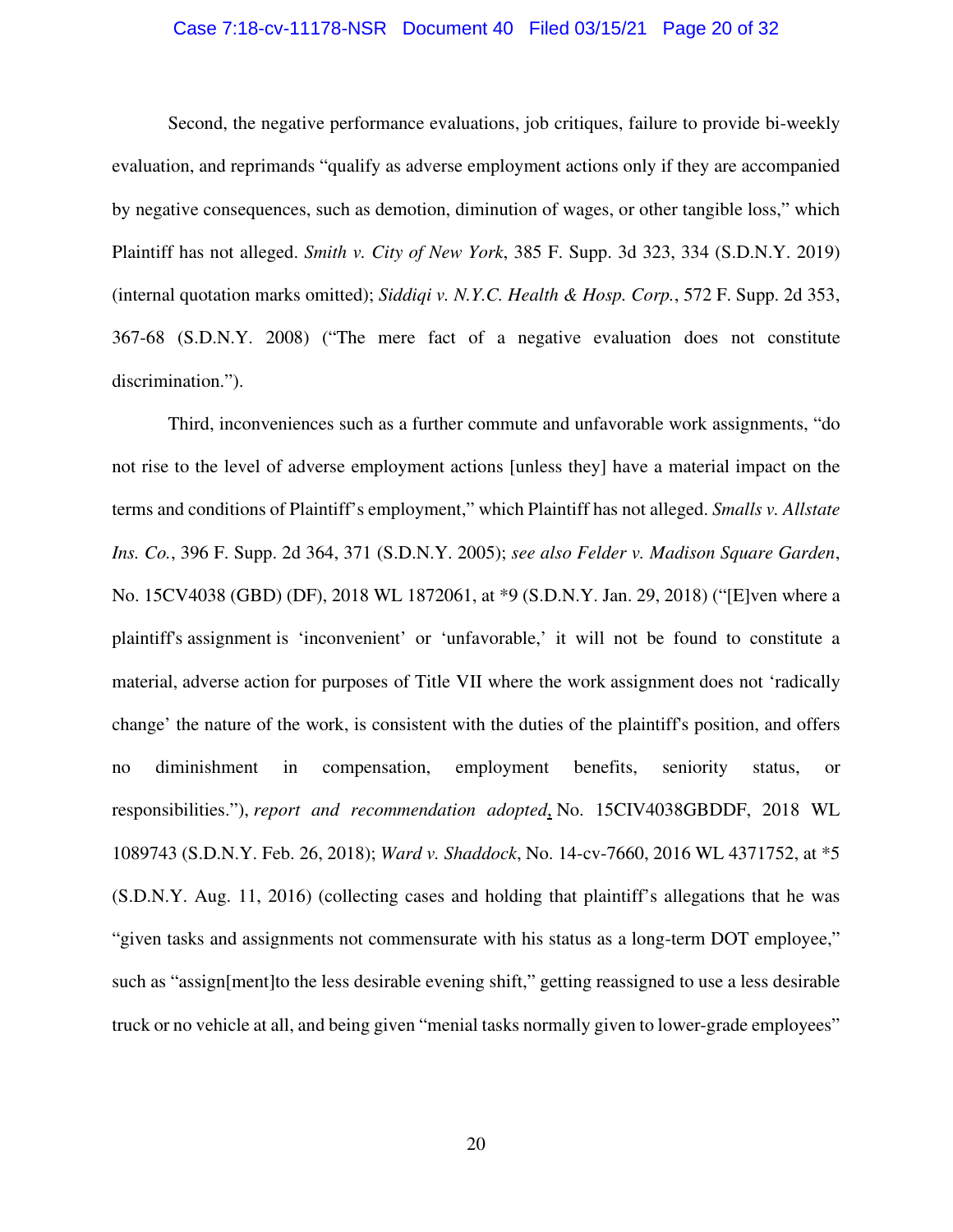#### Case 7:18-cv-11178-NSR Document 40 Filed 03/15/21 Page 21 of 32

were insufficient to constitute "materially adverse change[s] in the terms and conditions of employment" and were instead "mere inconvenience[s]".)

Fourth, the scheduling complaints are not material adverse employment actions where Plaintiff has alleged only changes in scheduling and not deprivation of vacation or firearms training. *See, e.g.*, *Chukwuka v. City of New York*, 795 F. Supp. 2d 256, 261 (S.D.N.Y. 2011) ("[T]he denial of vacation time does not generally rise to the level of an adverse employment action. Moreover, the denial of a single vacation request, without any indication that there was an absolute prohibition against Plaintiff taking any vacation time, is not a material adverse employment action." (internal quotation marks and citation omitted)), *aff'd*, 513 F. App'x 34 (2d Cir. 2013) (summary order); *Ortiz v. Metro. Transportation Auth.*, No. 13-CV-1033 (VSB), 2014 WL 11460929, at  $*8$  (S.D.N.Y. Sept. 30, 2014) ("When an employee cannot show material harm from a denial of training, such as a failure to promote or a loss of career advancement opportunities, there is no adverse employment action."), *aff'd sub nom. Ortiz v. Metro. Transp. Auth.*, 615 F. App'x 702 (2d Cir. 2015) (summary order).

Fifth, the disciplinary action for providing a courtesy transport without prior authorization is not an adverse employment action because "an employee does not suffer a materially adverse change in the terms and conditions of employment where the employer merely enforces its preexisting disciplinary policies in a reasonable manner" *Brown v. City of Syracuse*, 673 F.3d 141, 150 (2d Cir. 2012).

Because Plaintiff has not alleged that Sergeant Wetz subjected him to any adverse employment action, the Court must dismiss his employment discrimination claim against Sergeant Wetz.

21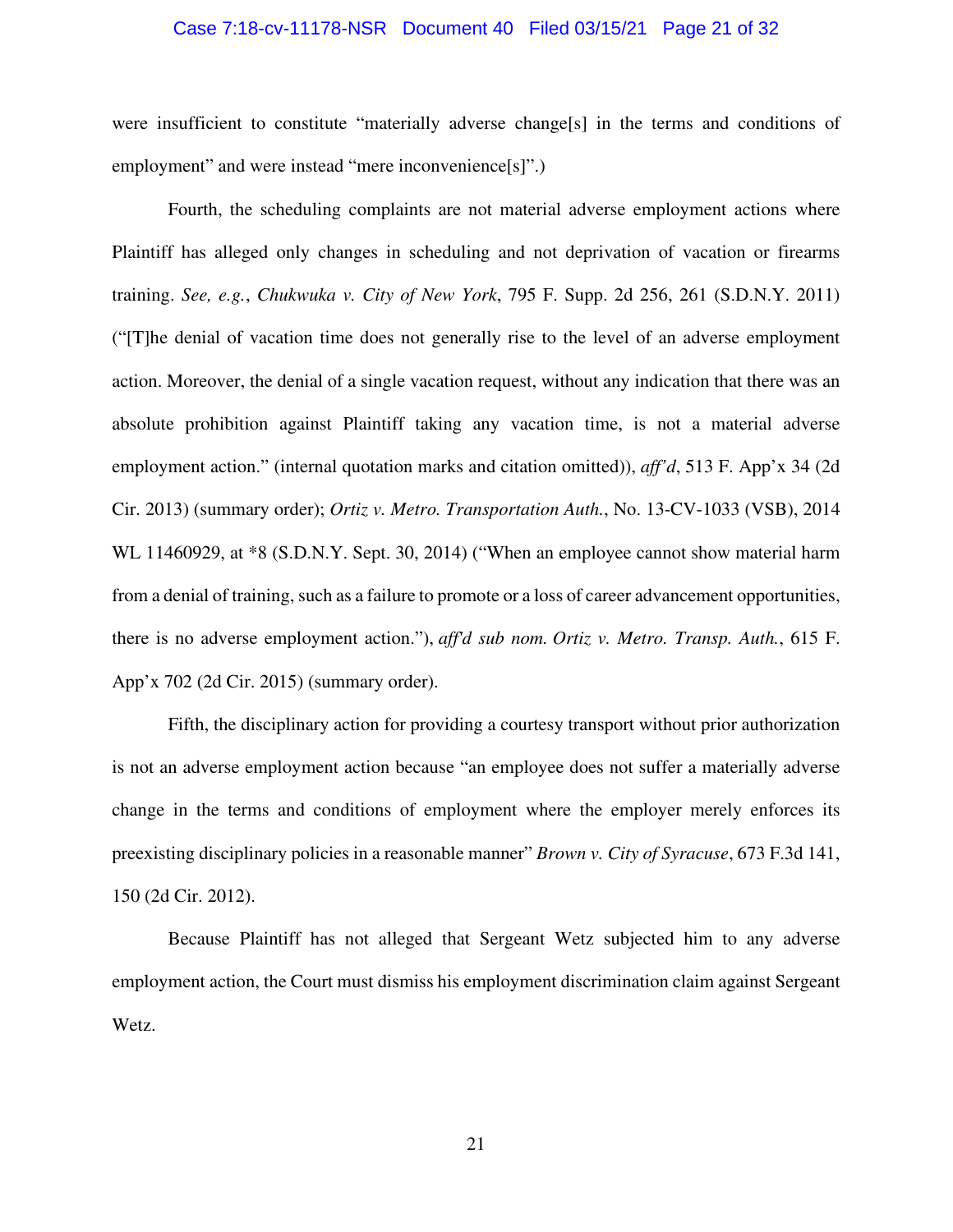#### *2. Sergeant Weatherwax*

Plaintiff alleges that when he returned from medical leave, he was subject to various disparate treatment, including relocation of his locker to the garage and tampering with his mail, uniform, and patrol vehicle and that Sergeant Weatherwax declined to have the surveillance unit investigate these incidents. Plaintiff's discrimination claims against Sergeant Weatherwax similarly fail.

As a preliminary matter, none of these incidents amounts to an adverse employment action. *Avillan v. Donahoe*, 483 F. App'x 637, 638 (2d Cir. 2012) (noting among list of "minor workplace inconveniences" that do not constitute adverse employment action "having his custodial route reassigned and having personal items removed from a locker"). Even if he had alleged that adverse employment actions were taken against him while Sergeant Weatherwax was in charge, Plaintiff has failed to allege that any of these actions resulted from racial bias or animus. In fact, the only allegation of a racist comment was made by Sergeant Wetz in December of 2015 and Plaintiff alleges no basis for ascribing any racist animus to Sergeant Weatherwax or any other NYSP official. Accordingly, Plaintiff's discrimination claims against Sergeant Weatherwax must be dismissed.

#### ii. Hostile Work Environment

To establish a prima facie case of a hostile work environment, a plaintiff must allege that "the workplace is permeated with discriminatory intimidation, ridicule, and insult, that is sufficiently severe or pervasive to alter the conditions of the victim's employment and create an abusive working environment," and that such mistreatment occurs "because of [the victim's] protected characteristic." *Rivera v. Rochester Genesee Reg'l Transp. Auth.*, 743 F.3d 11, 20 (2d Cir. 2014) (internal quotation marks, alterations, and citations omitted); *accord Patane v. Clark,* 508 F.3d 106, 113 (2d Cir. 2007); *Alfano v. Costello*, 294 F.3d 365, 374 (2d Cir. 2002).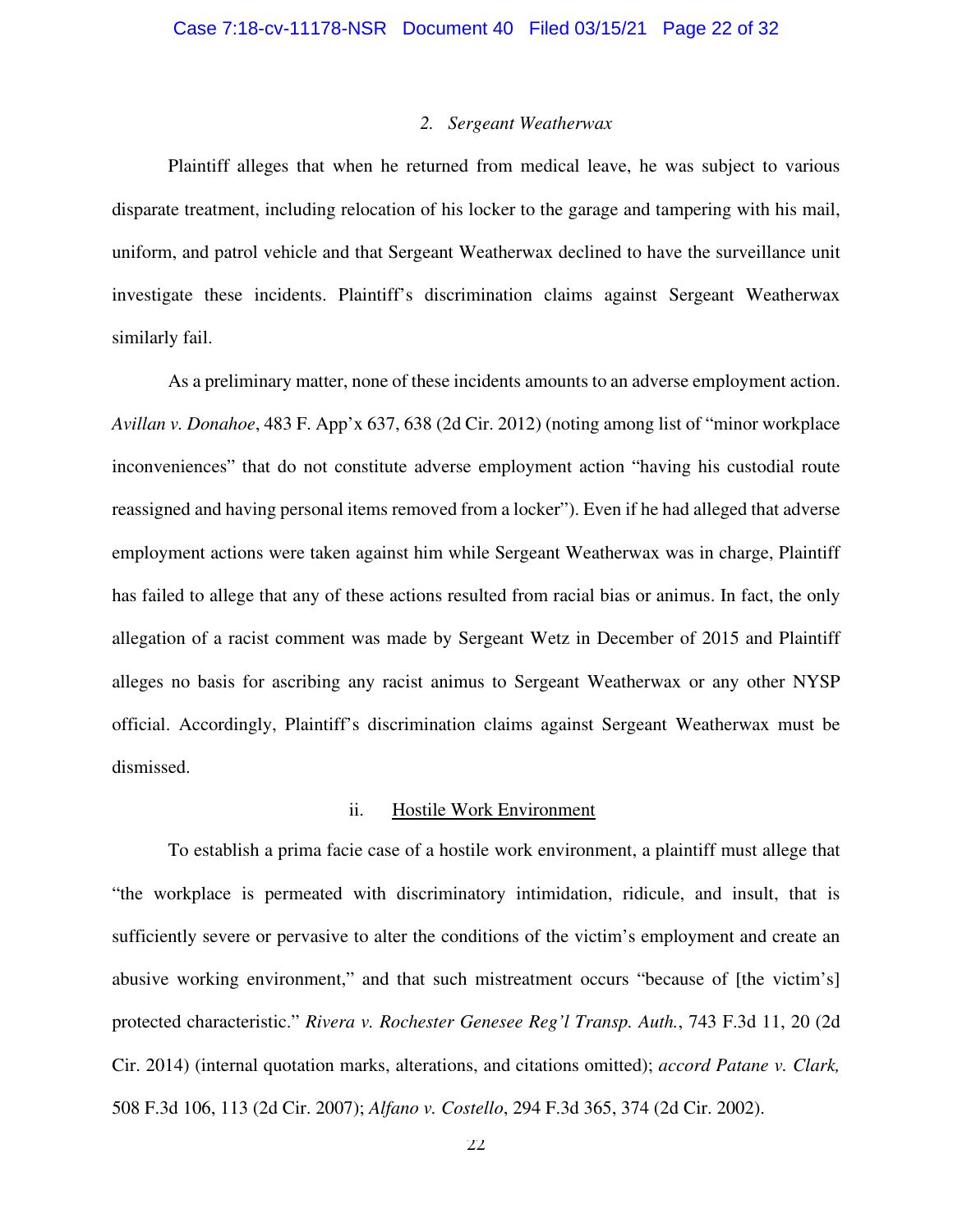#### *1. Sergeant Wetz*

Plaintiff alleges that during the year that Sergeant Wetz supervised him—from July 2015 through July 2016—Sergeant Wetz routinely subjected Plaintiff to differential treatment including negative performance reviews and criticism for job performance deficiencies that were excused for other, non-African American employees; reprimanded Plaintiff in front of other employees without basis; forced Plaintiff but not white employees to use "flex time" for assignments; and broke with seniority assignment systems for Plaintiff's vacation and firearm schedules. Plaintiff further alleges that the Captain relocated Plaintiff's reporting and parking assignment to a barracks further from Plaintiff's home and that Sergeant Wetz failed to undertake the required supervision to permit Plaintiff to return to the Wappingers Falls barracks, which were closer to his home. The Court finds that Plaintiff has sufficiently alleged that mistreatment by Sergeant Wetz is severe or pervasive that, taken together, it materially altered Plaintiff's conditions of employment, including his "daily working conditions." *Terry v. Ashcroft*, 336 F.3d 128, 149 (2d Cir. 2003) (dismissing motion for summary judgment on hostile work environment claim where, inter alia, plaintiff alleged that co-workers were told not to speak to plaintiff, supervisors told co-workers that plaintiff was "nuts" and a coworker broke into plaintiff's desk and discarded some of plaintiff's belongings).

That said, Plaintiff has only stated a claim against Sergeant Wetz in his individual capacity because Plaintiff has failed to allege that the hostile work environment perpetrated by Sergeant Wetz was part of a government custom or policy. The only policy with which Plaintiff seems to take issue is an alleged failure to promote African Americans; however, as previously stated, Plaintiff has not alleged failure to promote where he neither alleges that he reapplied following the 2014 denial of his BCI appointment request nor alleges that such reapplication was unnecessary.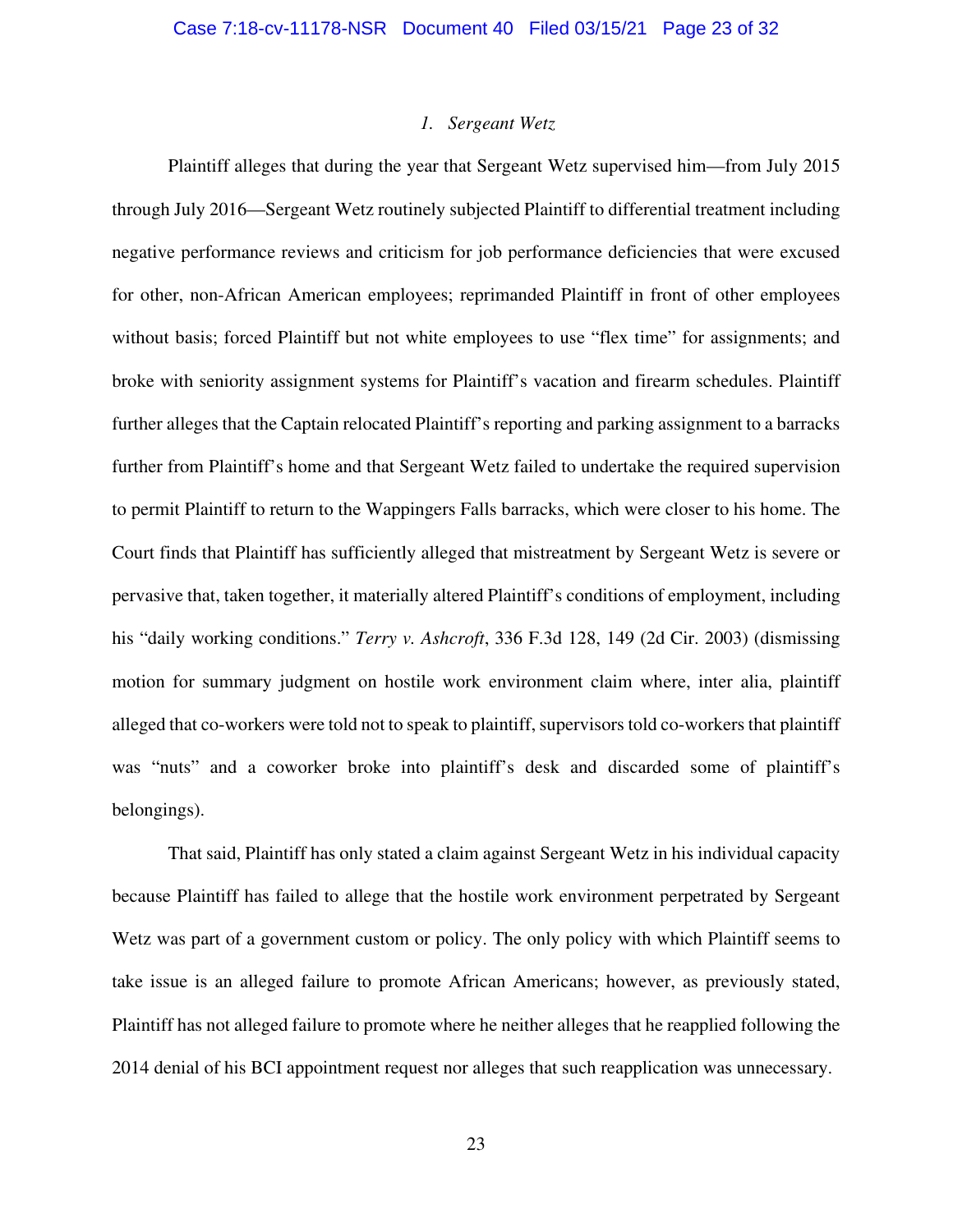#### Case 7:18-cv-11178-NSR Document 40 Filed 03/15/21 Page 24 of 32

The Court also finds that Plaintiff's allegations are sufficient to raise an inference that Sergeant Wetz engaged in this mistreatment against Plaintiff because of Plaintiff's race. First, Plaintiff alleges that Sergeant Wetz made a racist comment in his presence and, a Plaintiff may rely on incidents of discriminatory animus to show that other ostensibly neutral conduct was, in fact, based on Plaintiff's membership in a protected class. *See Raniola,* 243 F.3d at 621-22; *see also Howley v. Town of Stratford,* 217 F.3d 141, 156 (2d Cir.2000) (holding that a rational jury could infer that facially-neutral abuse was sex-based because perpetrator had previously made several sexually-derogatory statements). Second, Plaintiff alleges that in many of the instances of mistreatment, Plaintiff was treated differently than non-African American colleagues. For example, Plaintiff was required to use "flex time" on a day when two white colleagues posted nearby were not, and Sergeant Wetz told Plaintiff during his 2015 year-end review and with respect to his February 2016 ticketing record that his performance was unacceptable, whereas a white colleague whose ticketing was also down was told that it was an anomaly.

Accordingly, the Court finds that Plaintiff has stated a claim for hostile work environment against Sergeant Wetz in his individual capacity.

#### *2. Sergeant Weatherwax*

Plaintiff alleges that he was also subjected to disparate treatment under Sergeant Weatherwax's watch when he returned from leave in 2018 to find that his locker was moved to the garage, and then his mail was repeatedly taken out of alphabetical order, his uniform was hidden, and the lug nuts were loosened on his patrol vehicle. These allegations are insufficient to state a claim of hostile work environment against Sergeant Weatherwax.

First, none of the alleged 2018 actions, even taken together, are sufficiently severe or pervasive to alter the terms of Plaintiff's employment, especially when Plaintiff's Supervisor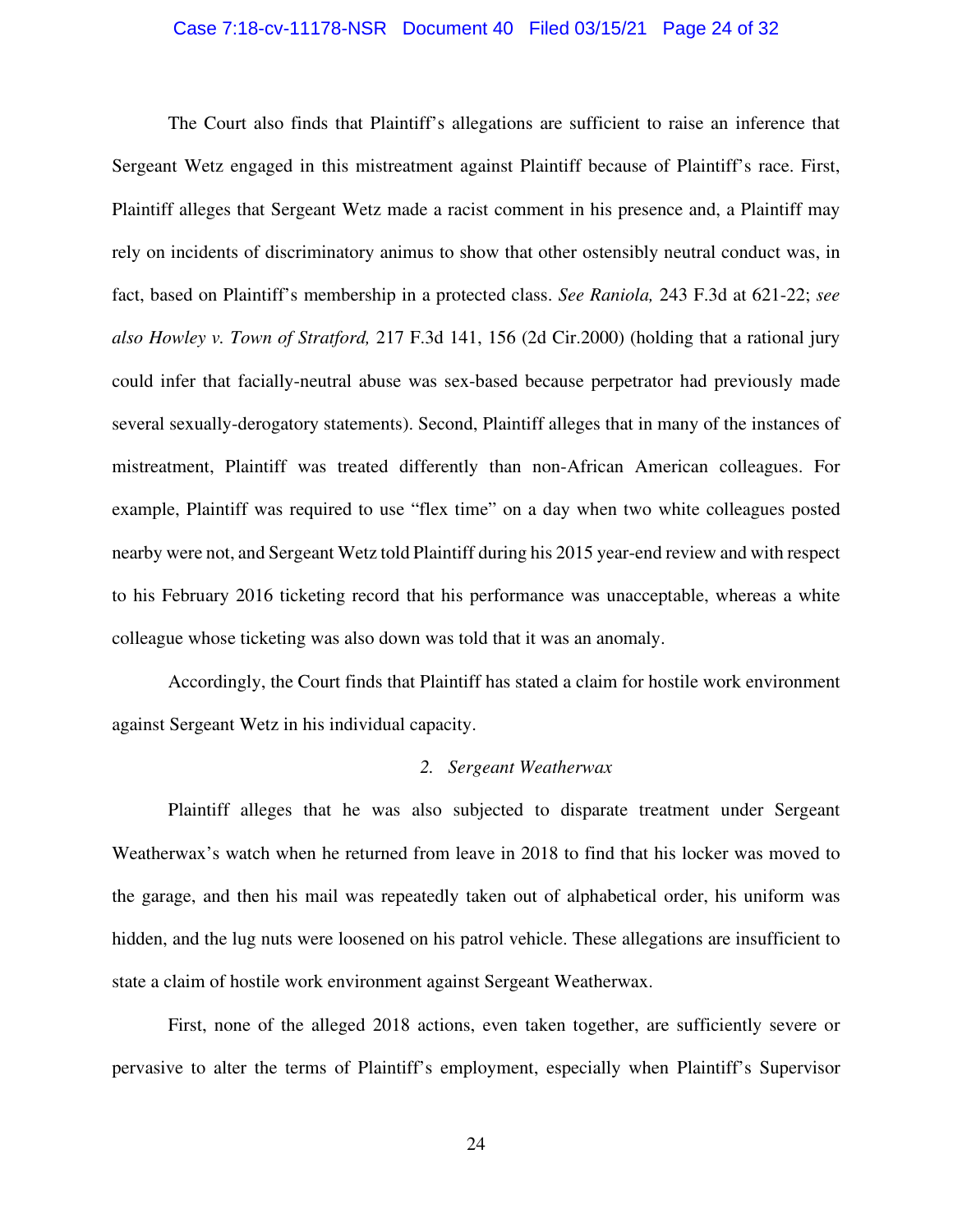#### Case 7:18-cv-11178-NSR Document 40 Filed 03/15/21 Page 25 of 32

responded to Plaintiff's complaints by offering Plaintiff the option to park at and report to a different barracks. *See, e.g.*, *Figueroa v. City of New York*, 118 F. App'x 524, 525 (2d Cir. 2004) (holding that "five potentially inappropriate comments, two pranks, a few acts of mistreatment of her property and threats of violence, and at least ten adverse personnel decisions" over a six-year period did not constitute a hostile work environment); *Vale v. Great Neck Water Pollution Control Dist*., 80 F. Supp. 3d 426, 434-35 (E.D.N.Y. 2015) (holding that plaintiff failed to show adverse action where, upon return from leave, "her papers were disrupted, personal items were missing, and the lock to her desk draw [sic] had been broken"). Second, even if Plaintiff had alleged severe or pervasive mistreatment, he has failed to allege that any of the mistreatment was based on his race or that Sergeant Weatherwax was personally involved in any of the alleged mistreatment, other than declining to assign the surveillance unit to investigate, which, is insufficiently severe to constitute a hostile work environment or adverse action on its own. Accordingly, Plaintiff has not stated a hostile work environment claim against Sergeant Weatherwax.

### iii. Retaliation

To establish a presumption of retaliation at the pleading stage, a plaintiff must allege "(1) participation in a protected activity; (2) that the defendant knew of the protected activity; (3) an adverse employment action; and (4) a causal connection between the protected activity and the adverse employment action." *Littlejohn*, 795 F.3d at 315. "[T]he allegations in the complaint need only give plausible support to the reduced prima facie requirements that arise under *McDonnell Douglas* in the initial phase of a Title VII litigation." *Id.* at 315.

## *1. Sergeant Wetz*

Plaintiff alleges that after he filed his EEO complaint in or around December 20, 2015, multiple discriminatory actions were taken against him; however, even if these incidents occurred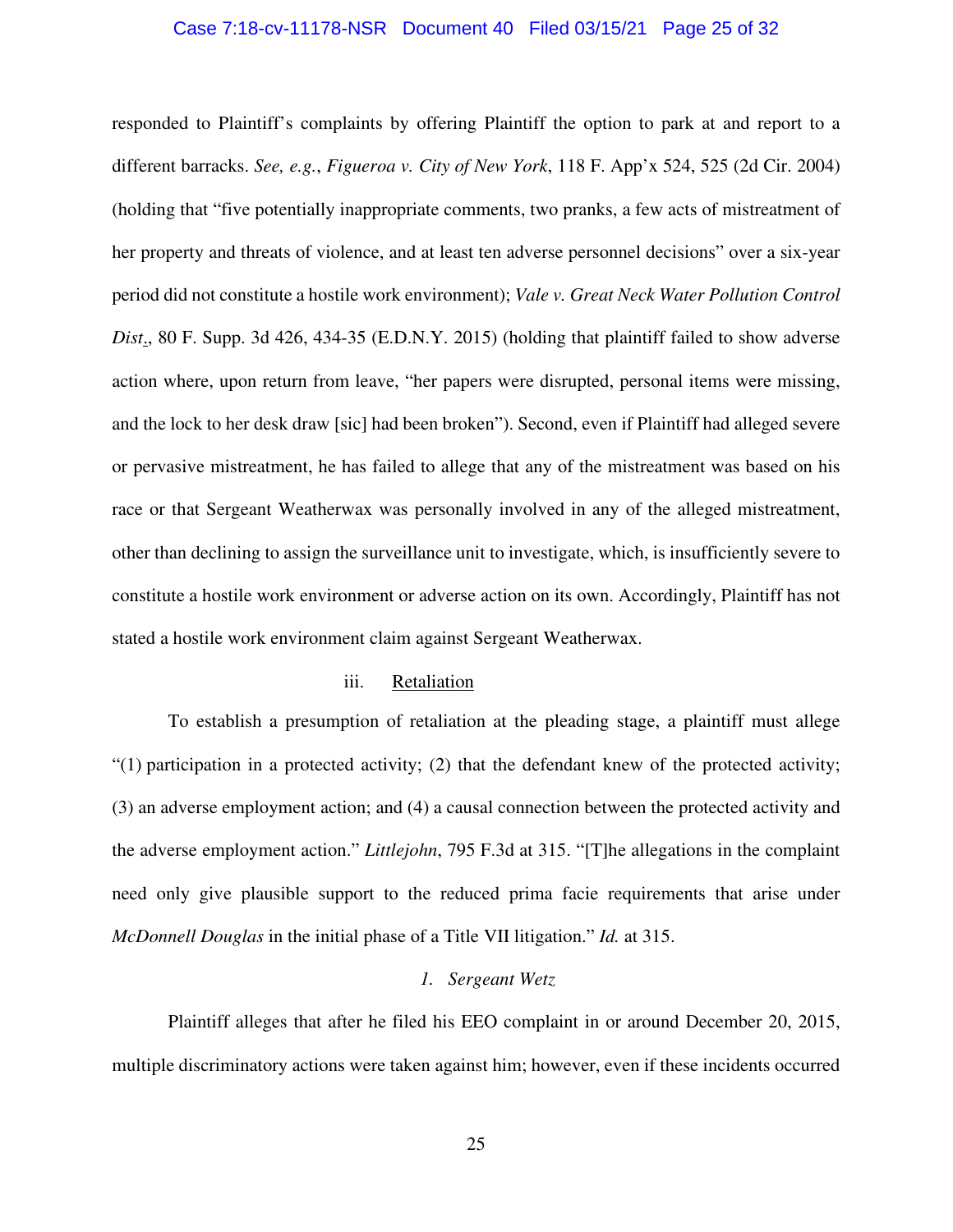#### Case 7:18-cv-11178-NSR Document 40 Filed 03/15/21 Page 26 of 32

after Plaintiff filed his EEO Complaint, none of these incidents constitute adverse employment actions for which retaliatory motive can be inferred.

First, nothing about the vacation or firearms training scheduling incidents constitute an adverse employment action where Plaintiff was neither deprived of vacation time nor firearms training, even if factors other than seniority were considered in scheduling determinations. *See, e.g.*, *Chukwuka*, 795 F. Supp. 2d at 261 (noting that "the denial of a single vacation request, without any indication that there was an absolute prohibition against plaintiff taking any vacation time, is not a material adverse employment action"); *Ortiz*, 2014 WL 11460929, at \*8 (holding that denial of training is not adverse action without allegation of resulting "material harm . . .such as a failure to promote or a loss of career advancement opportunities").

Second, while Trooper Brown's four-day suspension without pay and censure in early February post-dated the EEO Complaint, that disciplinary action was based on the courtesy transport of his goddaughter on November 5, 2015, which occurred prior to the filing of the EEO Complaint, and Plaintiff admits that, unlike Sergeant Wetz who was not disciplined for a courtesy transport, Plaintiff did not seek approval prior to transporting his goddaughter. *See Brown*, 673 F.3d 141 at 150 (holding that "an employee does not suffer a materially adverse change in the terms and conditions of employment where the employer merely enforces its preexisting disciplinary policies in a reasonable manner").

Third, as explained above, Sergeant Wetz's alleged criticism of Plaintiff during Plaintiff's 2015 annual performance review in February 2016 and by writing in early March 2016 regarding Plaintiff's inadequate ticketing record, complaints regarding Plaintiff's overtime, and requiring Plaintiff to write a memorandum to the Major after he overslept one day, do not constitute adverse employment actions where Plaintiff has not alleged that any of these events materially changed his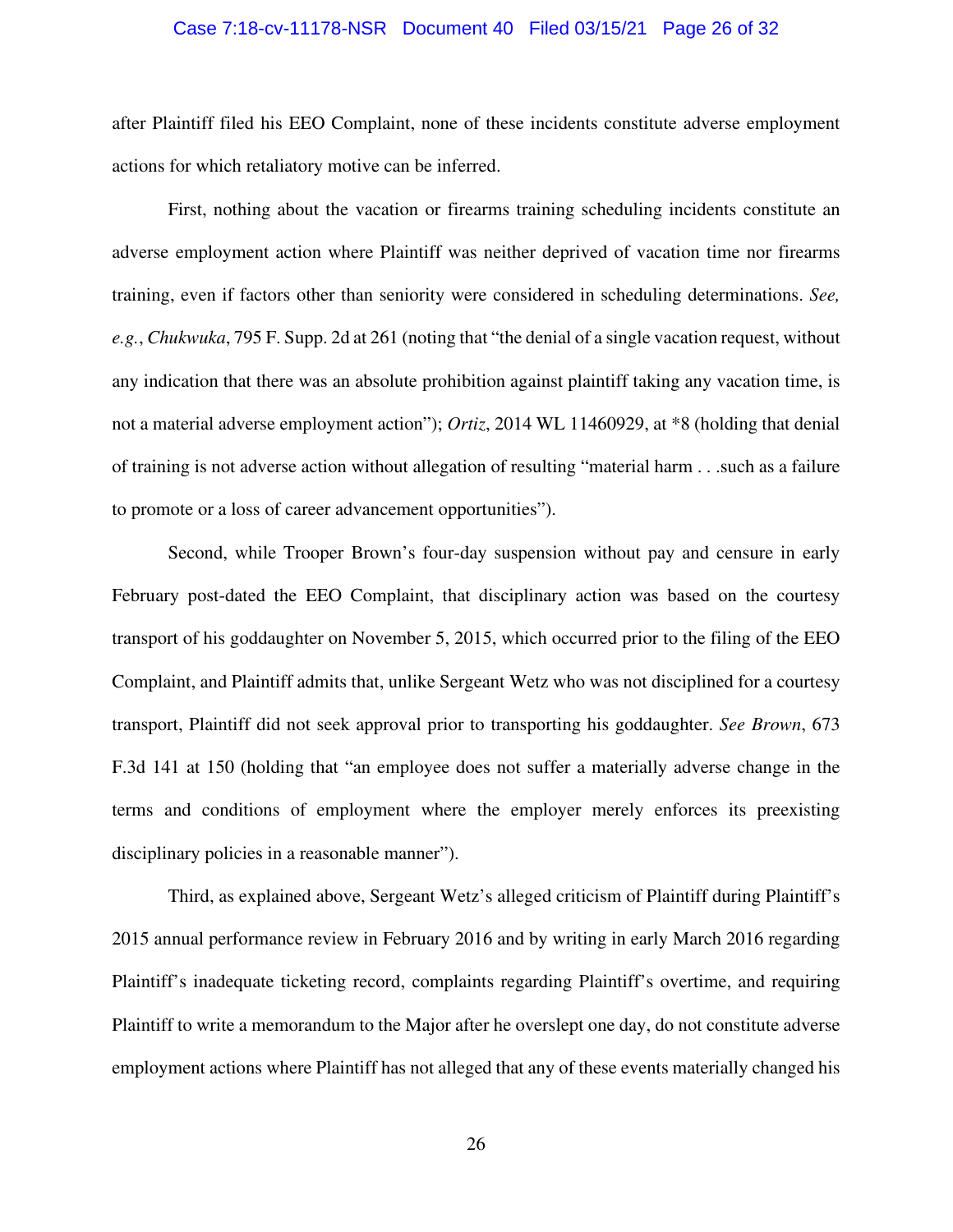#### Case 7:18-cv-11178-NSR Document 40 Filed 03/15/21 Page 27 of 32

conditions of employment. *E.g., Nicastro v. Runyon,* 60 F, Supp.2d 181, 186 (S.D.N.Y. 1999) (excessive scrutiny does not constitute adverse action). The fact that the Sergeant who replaced Sergeant Wetz was not as critical of Plaintiff also does not convert the aforementioned incidents into adverse employment actions because Plaintiff has not alleged that they materially altered his conditions of employment.

Accordingly, Plaintiff has failed to state a retaliation claim against Sergeant Wetz.

#### *2. Sergeant Weatherwax*

The only allegations specifically against Sergeant Weatherwax within the First Amended Complaint are that Sergeant Weatherwax became the Wappingers Fall station commander in 2017 (FAC ¶ 54), that "the discriminatory treatment under Sergeant Weatherwax exacerbated" (*Id.* ¶ 55), and that "[d]espite Sergeant Kara speaking to Major Robert Gregory about having the surveillance unit look into [the loosening of the lug nuts on the patrol vehicle], it was deemed trivial by Weatherwax, who has failed to investigate the incident, and instead allowed such conduct to persist" (*Id.* ¶ 56). These are insufficient to plead retaliation.

First, Plaintiff fails to allege that Sergeant Weatherwax had any knowledge of his EEO claim, which was filed before Sergeant Weatherwax became station commander. Even if he had so alleged, "a gap of more than one year between protected activity and retaliatory action is generally insufficient." *Perry v. State of New York Dep't of Labor*, No. 08 CIV. 4610(PKC), 2009 WL 2575713, at \*6 (S.D.N.Y. Aug. 20, 2009), *aff'd sub nom. Perry v. New York Dep't of Labor*, 398 F. App'x 628 (2d Cir. 2010) (summary order).

Second, even if Plaintiff had alleged that Sergeant Weatherwax knew of Plaintiff's protected activity, he has not alleged that Sergeant Weatherwax was involved in any adverse action. Sergeant Weatherwax's mere position as station commander is insufficient to allege that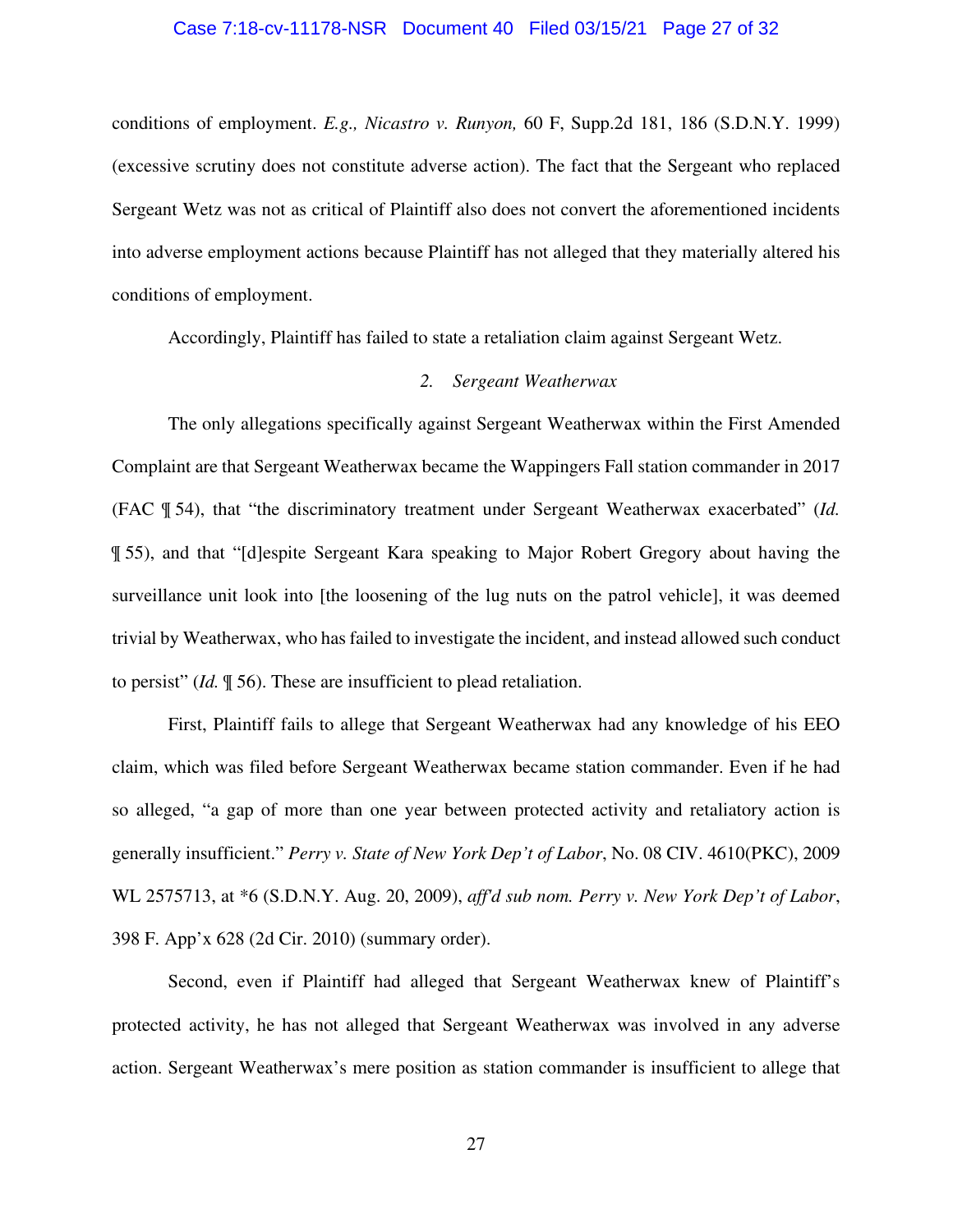#### Case 7:18-cv-11178-NSR Document 40 Filed 03/15/21 Page 28 of 32

he was personally involved. *Iqbal*, 556 U.S. at 676. The only personal involvement alleged is that Sergeant Weatherwax declined a request to have the surveillance unit investigate any tampering with Plaintiff's patrol car, which does not in and of itself count as an adverse action. Finally, to the extent Plaintiff alleges that the alleged mistreatment resulted from Sergeant Weatherwax's "gross negligence" and "deliberate indifference," such allegations do not amount to personal involvement. *See Tangreti v. Bachmann*, 983 F.3d 609, 618 (2d Cir. 2020) ("[A]fter *Iqbal*, there is no special rule for supervisory liability. Instead, a plaintiff must plead and prove 'that each Government-official defendant, through the official's own individual actions, has violated the [law].'" (quoting *Iqbal*, 556 U.S. at 676)); *see also Avillan v. Donahoe*, 483 F. App'x 637, 638 (2d Cir. 2012) (holding that "having his custodial route reassigned and having personal items removed from a locker" were not materially adverse actions).

Accordingly, the Section 1983 retaliation claim against Sergeant Weatherwax must also be dismissed.

### *C. Qualified Immunity*

Defendants contend that to the extent Plaintiff has stated any claims against them, they are entitled to qualified immunity. The Court has already determined that the only claim Plaintiff has pleaded is against Sergeant Wetz in his individual capacity for creating a hostile work environment based on Plaintiff's race. Accordingly, the Court need only consider whether Sergeant Wetz is entitled to qualified immunity.

Qualified immunity is an affirmative defense that protects government officials from civil liability when performing discretionary duties "insofar as their conduct does not violate clearly established statutory or constitutional rights of which a reasonable person would have known." *Harlow v. Fitzgerald,* 457 U.S. 800, 818 (1982). In other words, government officials are entitled to immunity if they can establish that it was objectively reasonable for them to believe their actions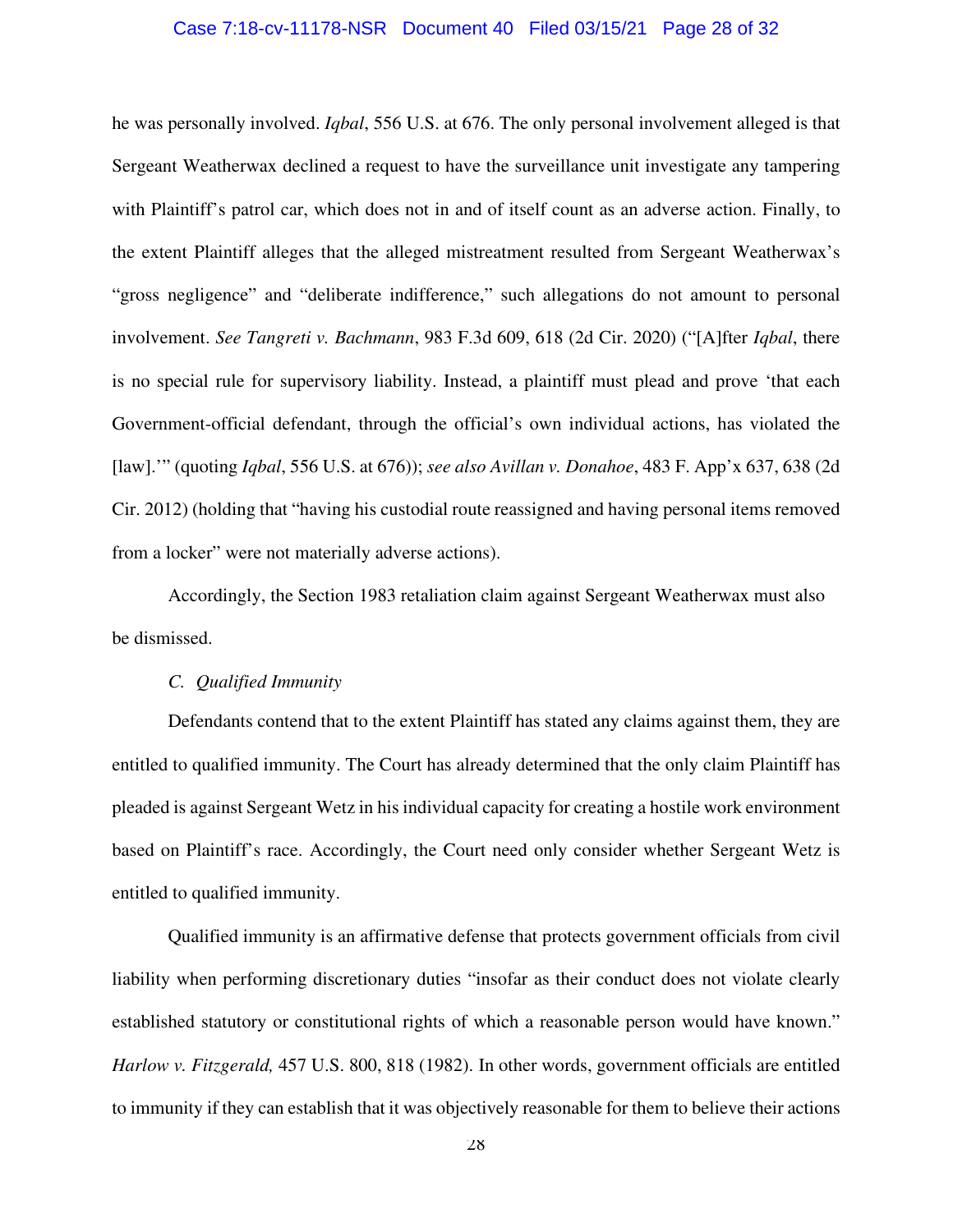#### Case 7:18-cv-11178-NSR Document 40 Filed 03/15/21 Page 29 of 32

were lawful at the time. *Moore v. Vega,* 371 F.3d 110, 114 (2d Cir. 2004). "Usually*,* the defense of qualified immunity cannot support the grant of a [Rule] 12(b)(6) motion for failure to state a claim upon which relief can be granted." *McKenna v. Wright*, 386 F.3d 432, 435 (2d Cir. 2004) (emphasis and alterations omitted). Qualified immunity can only be granted at the motion to dismiss stage if "the facts supporting the defense appear on the face of the complaint . . . . [and] it appears beyond doubt that the plaintiff can prove no set of facts in support of his claim that would entitle him to relief." *Id.* at 436 (internal quotation marks and citation omitted).

The Court has already determined that Plaintiff has stated a claim against Sergeant Wetz for subjecting him to a hostile work environment because of his race. Accordingly, it is not clear from the face of the complaint that Sergeant Wetz, who is alleged to have discriminated against Plaintiff on the basis of his race, is entitled to qualified immunity. Accordingly, the Court denies Defendants' motion as to qualified immunity. Sergeant Wetz can raise this affirmative defense in subsequent stages of this litigation. *See Behrens v. Pelletier*, 516 U.S. 299, 306 (1996) (noting that qualified immunity defense can be raised at successive stages of litigation).

#### **CONCLUSION**

For the foregoing reasons, Defendants' Motion to Dismiss is GRANTED in part and DENIED in part. Defendants' motion is DENIED as to (1) Plaintiff's hostile work environment claim against Sergeant Wetz in his individual capacity under Section 1983 and the NYSHRL and (2) qualified immunity, and is GRANTED as to the remaining claims against Sergeant Wetz and all claims against the NYSP and Sergeant Weatherwax.

Accordingly, Defendant Wetz is directed to answer the remaining portions of the First Amended Complaint by April 5, 2021, and the parties are directed to file a completed case management plan on the docket (sample attached) by April 19, 2021. The Clerk of the Court is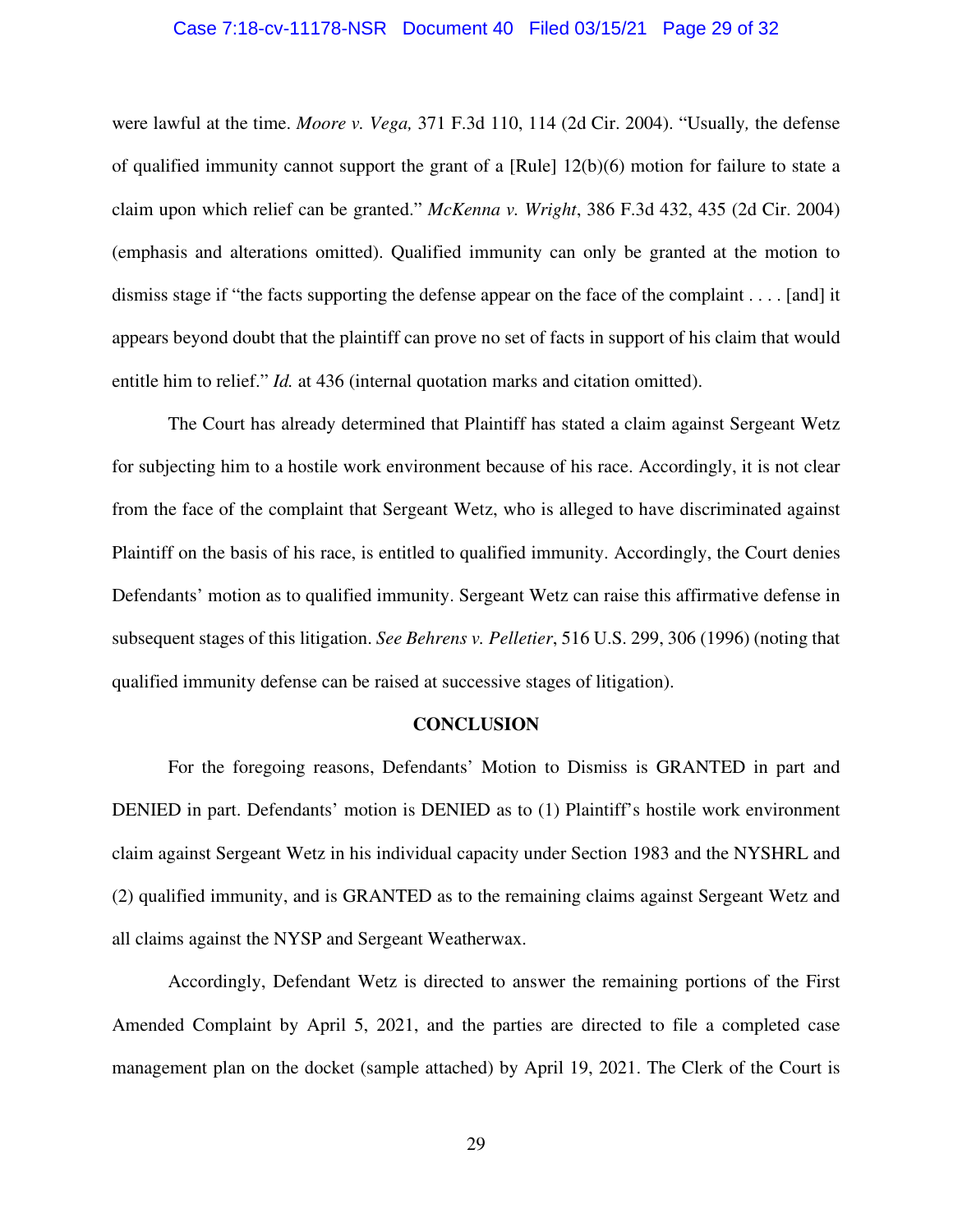# Case 7:18-cv-11178-NSR Document 40 Filed 03/15/21 Page 30 of 32

respectfully directed to terminate the motion at ECF No. 37 and to terminate Defendants NYSP and Sergeant Weatherwax.

Dated: March 15, 2021 SO ORDERED: White Plains, New York

 $\overline{C}$ 

NELSON S. ROMÁN United States District Judge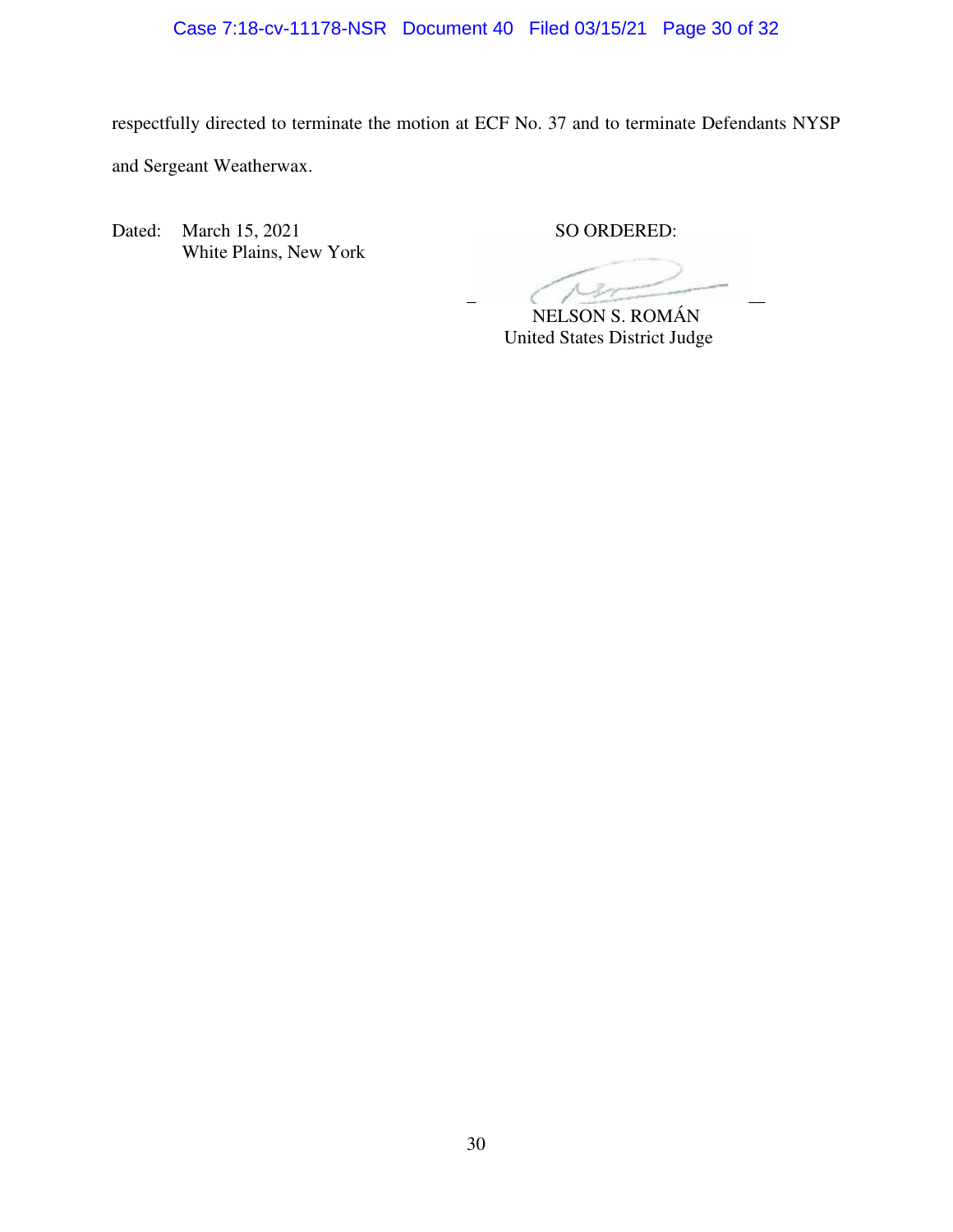UNITED STATES DISTRICT COURT Rev. May 2014 SOUTHERN DISTRICT OF NEW YORK -------------------------------------------------------------x

# **CIVIL CASE DISCOVERY PLAN** Plaintiff(s), **AND SCHEDULING ORDER**

- against -

Defendant(s). CV (NSR)

-------------------------------------------------------------x

This Civil Case Discovery Plan and Scheduling Order is adopted, after consultation with counsel, pursuant to Fed. R. Civ. P. 16 and 26(f):

- 1. All parties [consent] [do not consent] to conducting all further proceedings before a Magistrate Judge, including motions and trial, pursuant to 28 U.S.C. § 636(c). The parties are free to withhold consent without adverse substantive consequences. (If all parties consent, the remaining paragraphs of this form need not be completed.)
- 2. This case [is] [is not] to be tried to a jury.

 $\overline{\phantom{a}}$  , which is a set of the set of the set of the set of the set of the set of the set of the set of the set of the set of the set of the set of the set of the set of the set of the set of the set of the set of th

- 3. Joinder of additional parties must be accomplished by \_\_\_\_\_\_\_\_\_\_\_\_\_\_\_\_\_\_\_\_\_.
- 4. Amended pleadings may be filed until \_\_\_\_\_\_\_\_\_\_\_\_\_\_\_\_\_\_\_\_\_. Any party seeking to amend its pleadings after that date must seek leave of court via motion.
- 5. Interrogatories shall be served no later than \_\_\_\_\_\_\_\_\_\_\_\_\_\_\_\_, and responses thereto shall be served within thirty (30) days thereafter. The provisions of Local Civil Rule 33.3 [shall] [shall not] apply to this case.
- 6. First request for production of documents, if any, shall be served no later than
- 7. Non-expert depositions shall be completed by
	- a. Unless counsel agree otherwise or the Court so orders, depositions shall not be held until all parties have responded to any first requests for production of documents.
	- b. Depositions shall proceed concurrently.
	- c. Whenever possible, unless counsel agree otherwise or the Court so orders,